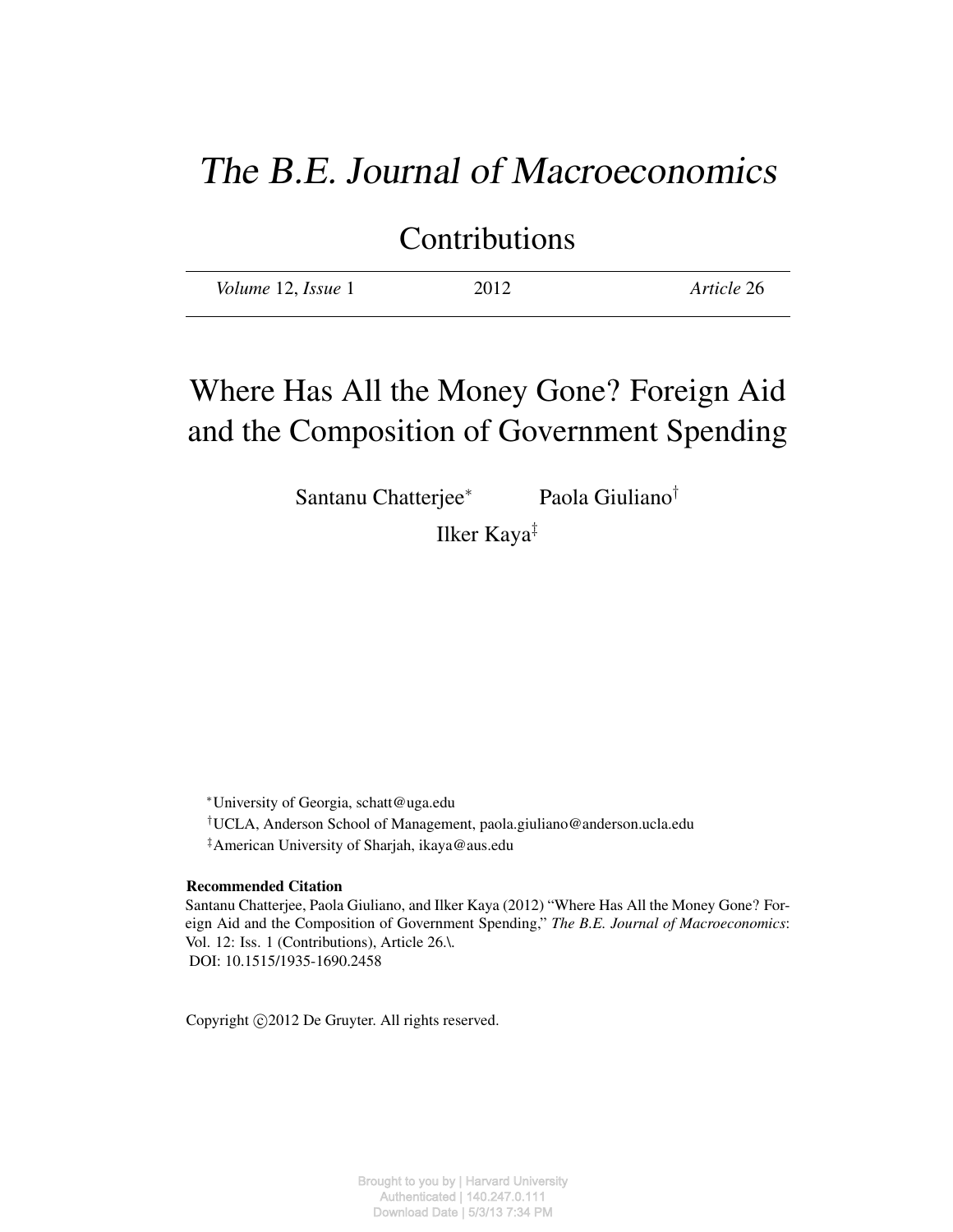# Where Has All the Money Gone? Foreign Aid and the Composition of Government Spending<sup>∗</sup>

Santanu Chatterjee, Paola Giuliano, and Ilker Kaya

### Abstract

This paper examines the link between foreign aid and the composition of government spending in aid-recipient countries. Two questions are addressed: (i) does foreign aid crowd out government spending in aid-recipient countries, and (ii) does the degree of fungibility vary across different categories of aid? Using a panel dataset of 67 countries for 1972-2000 we find that at the aggregate level about 70 percent of total aid is fungible. We also find that aid targeted for public investment crowds out about 80-90 percent of domestic government spending on public investment. Aid does not affect private investment, but has a strong positive impact on household consumption. The results are also robust to checks for causality. These findings are significant, since more than two-thirds of all aid flows to developing countries are tied to public investment projects.

KEYWORDS: foreign aid, aid effectiveness, fungibility, government spending, fiscal policy

<sup>∗</sup>We would like to thank two anonymous referees and the Editor, Peter Ireland, for comments that have improved the paper significantly. The paper has also benefited from presentations at the North American Summer Meetings of the Econometric Society at Duke University, the NEUDC Conference at Harvard University, The Third Southeastern International-Development Conference at the Federal Reserve Bank of Atlanta, the SEA meetings in Charleston, the Fifth Annual Conference on Economic Growth and Development at the Indian Statistical Institute in New Delhi, and seminar presentations at the International Monetary Fund, University of Hamburg, HWWI, University of Tennessee, University of Georgia, and Southern Illinois University. We are grateful to Andrew Berg and Eric Werker for comments on an earlier draft. A part of this paper was completed while Chatterjee was visiting the Research Department of the International Monetary Fund, whose hospitality is gratefully acknowledged. Chatterjee would like to thank the Terry-Sanford Research Award at the University of Georgia for financial support. This paper was previously circulated under the title, "Where Has All the Money Gone? Foreign Aid and the Quest for Growth."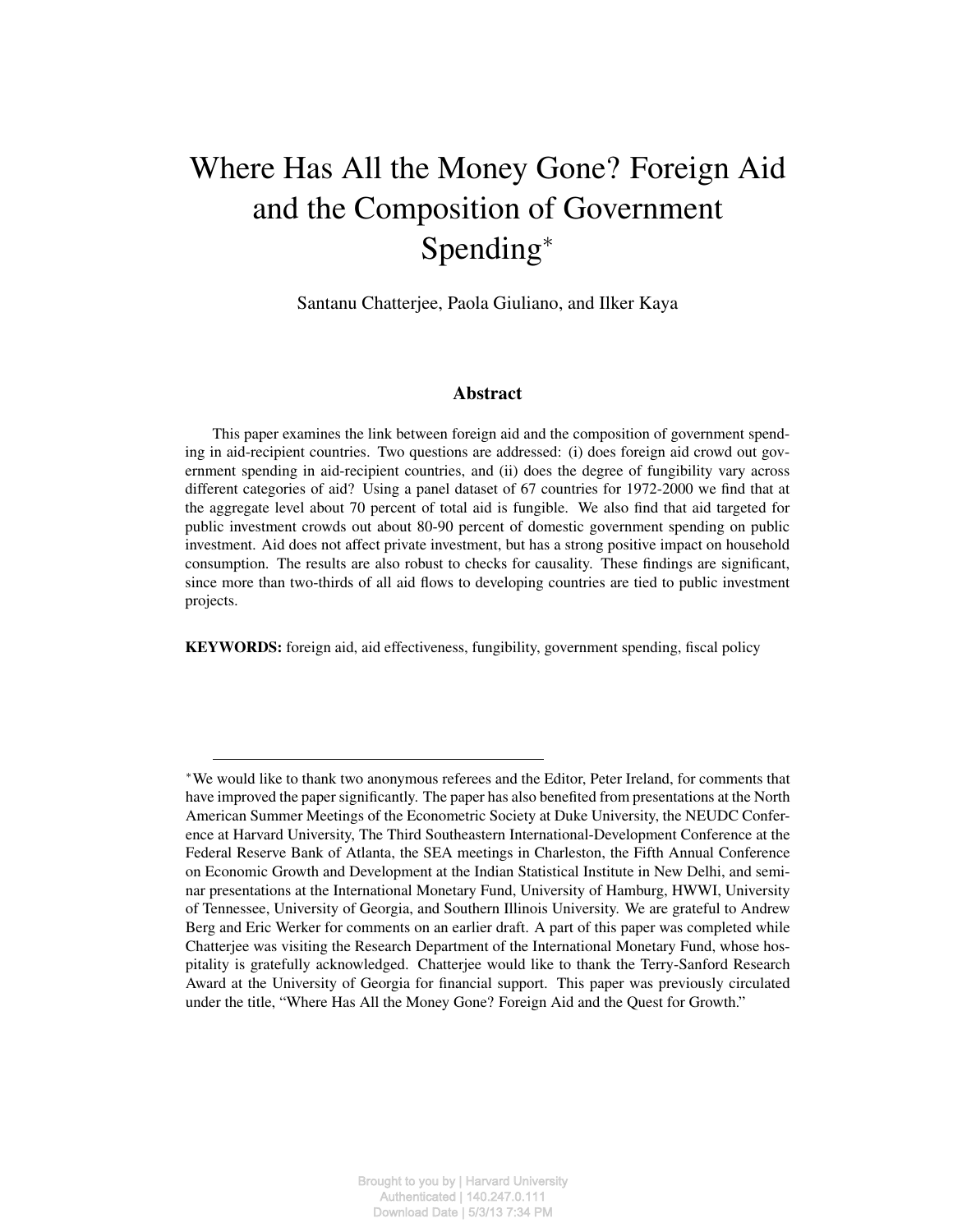## 1 Introduction

The link between foreign aid and indicators of growth and development in the developing world has been the subject of intense scrutiny and debate over the last two decades. While significant disagreement exists on the issue of aid effectiveness, relatively little attention has been paid to the underlying mechanisms through which aid may affect drivers of economic growth.<sup>1</sup> In this paper, we attempt to examine a potential transmission mechanism through which foreign aid may affect macroeconomic performance: the *composition* of foreign aid and its effects on the *composition* of government spending. Specifically, we examine whether (i) foreign aid flows supplement a recipient government's budget or merely substitutes for (crowds out) domestic government spending, and (ii) if these effects vary across different categories of aid and government spending. This is essentially the problem of *fungibility*, and arises when the marginal dollar of aid ends up financing the provision of a good that it was not intended to Önance. We are therefore interested in the extent to which total aid flows are fungible, and whether certain categories of aid are more fungible than others. This channel is of critical importance, since according to the OECD, almost  $70\%$  of all aid flows are targeted by donors to public investment projects in recipient countries, to be used for the financing and provision of infrastructure goods such as roads, bridges, ports, irrigation systems, power grids, etc., that are critical bottlenecks to economic growth (see figure 1). Moreover, as noted by Svensson  $(2000)$  and Berg et al.  $(2007)$ , the largest aid-recipient countries receive more than 50% of their government expenditures in the form of foreign aid.

From a theoretical perspective, starting with the "two-gap" model of Chenery and Strout (1966), the literature on foreign aid has assigned an important role to aid allocated for investment as an engine of growth. Recently, a number of papers, including Chatterjee et al. (2003), Agenor and Aizenman (2010), Chatterjee and Turnovsky (2007), Dalgaard (2008), Agenor et al. (2008), and Neanidis and Varvarigos (2009), among others, have developed long-run growth models that explicitly focus on the "spending" of foreign aid by a recipient government. These studies generally support tying aid to public investment in order to increase its effectiveness. On the other hand, a new strand of the literature has begun exploring the "absorption" or monetary response to aid over the short and medium run, using the dynamic stochastic

<sup>&</sup>lt;sup>1</sup>See Doucouliagos and Paldam (2008, 2011) for excellent surveys of the literature on aid effectiveness. Notable contributions in this literature include Boone (1996), Easterly (1999), Burnside and Dollar (2000), Hansen and Tarp (2001), Dalgaard and Hansen (2001), and Easterly (2003), among others.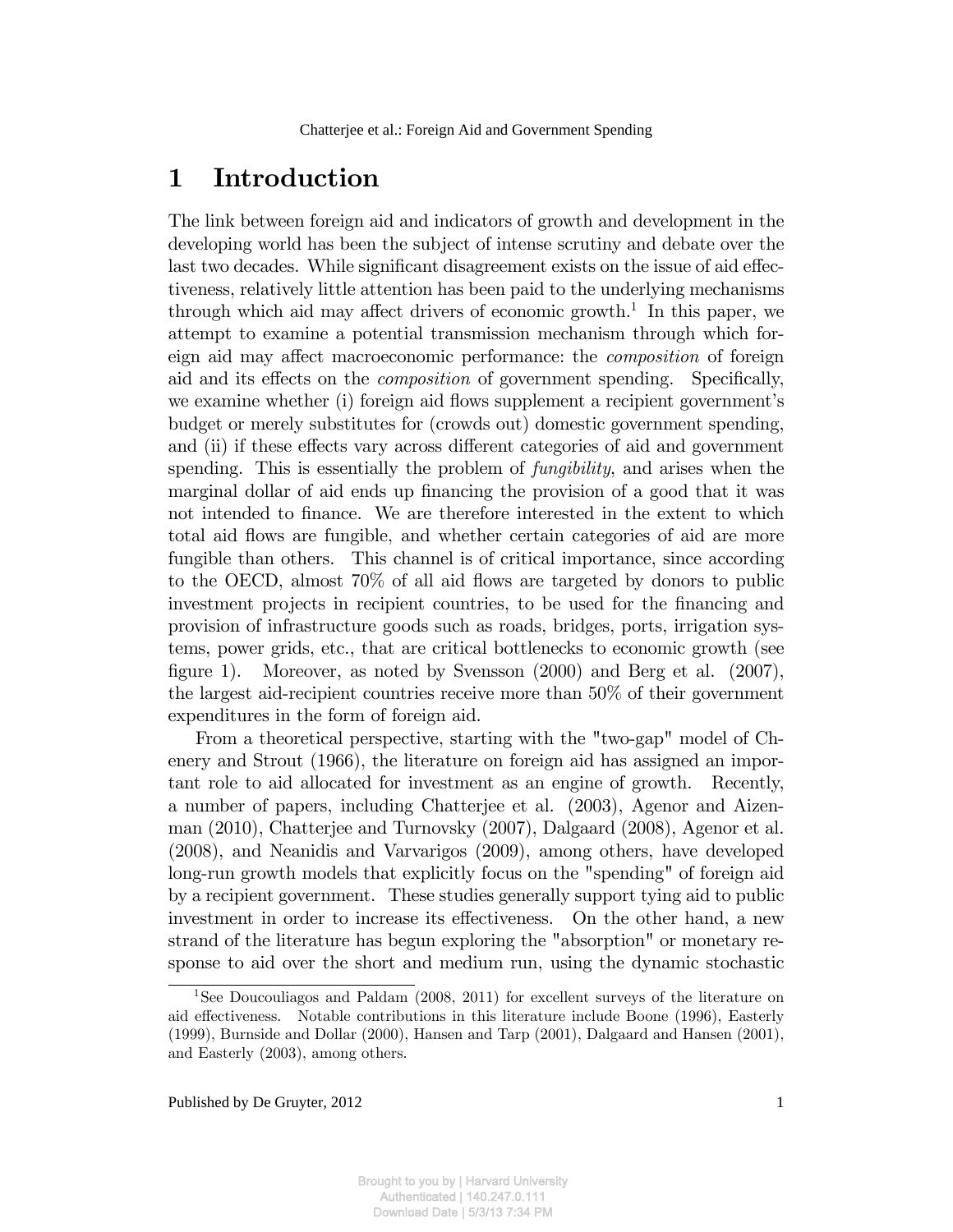

## **FIGURE 1**



Source: OECD (DAC and CRS Databases)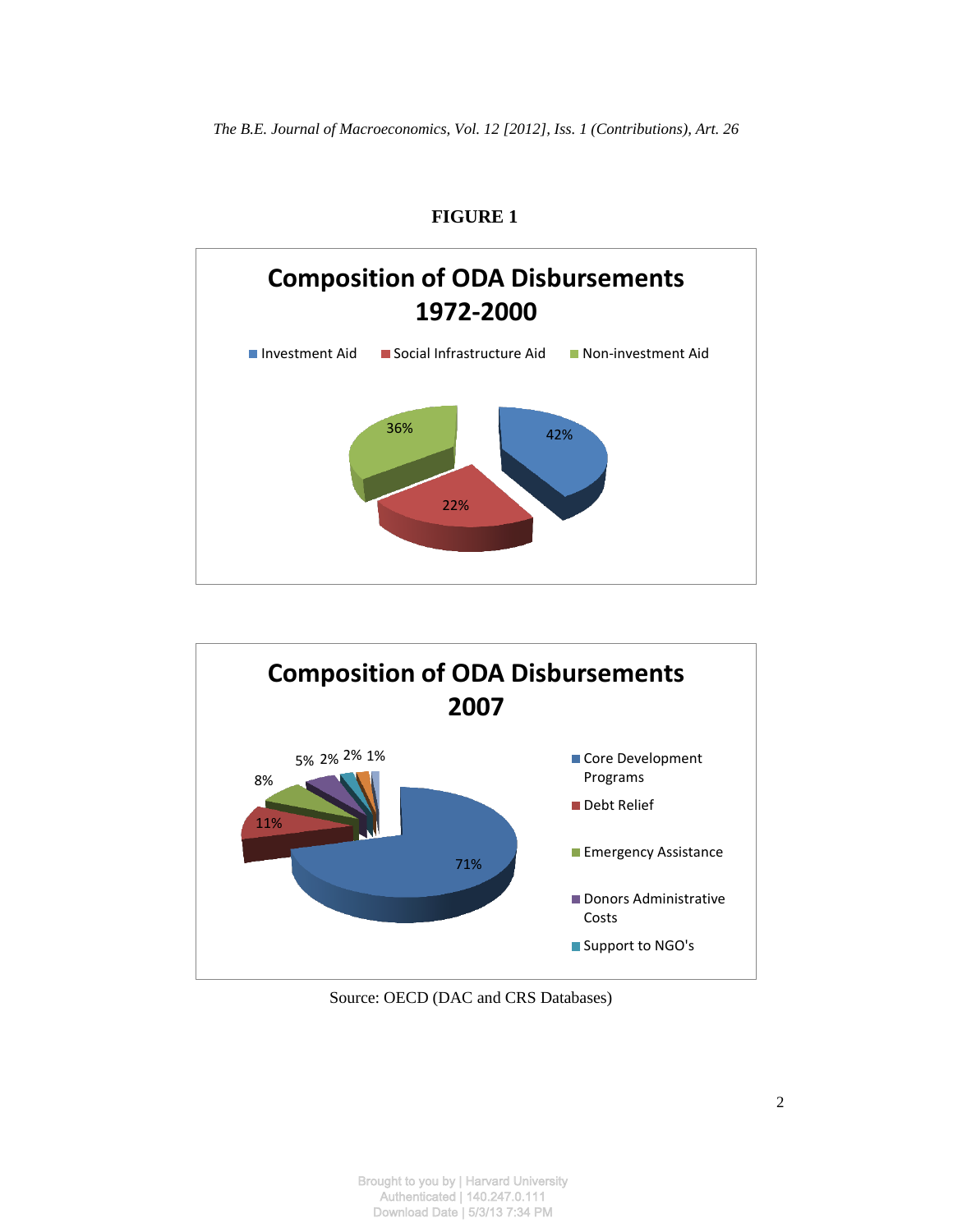general equilibrium (DSGE) framework; see Buffie et al.  $(2010)$  and Berg et al.  $(2010)$ . These studies generally treat aid flows as *non-fungible*, i.e., the recipient government is assumed to spend aid resources according to the restrictions imposed by donors. We address this shortcoming by developing a simple endogenous growth model to analyze the mechanism through which the allocation of aid determines the composition of government spending between public investment and public consumption. The model characterizes explicit scenarios where an increase in foreign aid may increase, decrease or have no effect on long-run growth, depending on the extent to which aid flows crowd out domestic public investment. Similar conditions are derived for the effect of aid on private consumption. Taken together, these results provide us with an intuitive mechanism underlining the relationship between aid and government spending that can be taken to the data. As such, this strategy enables us to conduct an empirical test of the theoretical literature that focuses on tying foreign aid to public investment.

Using a panel of 67 countries over the 1972-2000 period, we first test whether total aid is fungible, by investigating how total government expenditure in aid-recipient countries respond to changes in aggregate foreign aid. Second, we investigate whether the degree of fungibility varies across different categories of aid (such as investment aid, social infrastructure aid, etc.). Finally, we examine whether aid affects private resource allocation, by focusing on household consumption and private investment. Since most aid is allocated to the recipient government's budget by donors, the link between the composition of aid (presumably determined by donors) and that of government spending in the aid-recipient country assumes critical significance.<sup>2</sup>

While the central question in our paper is related to the issue of fungibility, there is little consensus on the magnitude and importance of this phenomenon in the empirical literature. Pack and Pack (1990, 1993) find that while foreign aid to Indonesia does not seem to be fungible, the opposite is true for the Dominican Republic, where they observe major shifts in public spending away from development expenditures into deficit reduction and debt service.

<sup>&</sup>lt;sup>2</sup>There is a small theoretical literature which focuses on the diversion of aid away from its intended activities in developing countries. For example, Svensson (2000) and Lahiri and Raimondos-Moller (2004) focus on rent-seeking activities by special interest groups or lobbies which divert aid from its designated uses. On the other hand, Adam and O'Connell (1999) examine the role of lobby groups in forcing the government to use aid money for tax cuts. While all these mechanisms fall under the general category of fungibility, none focus on the impact of aid on the composition of government spending. The composition of government spending, in turn, may have an important bearing on economic growth. See, for example, Devarajan et al. (1996).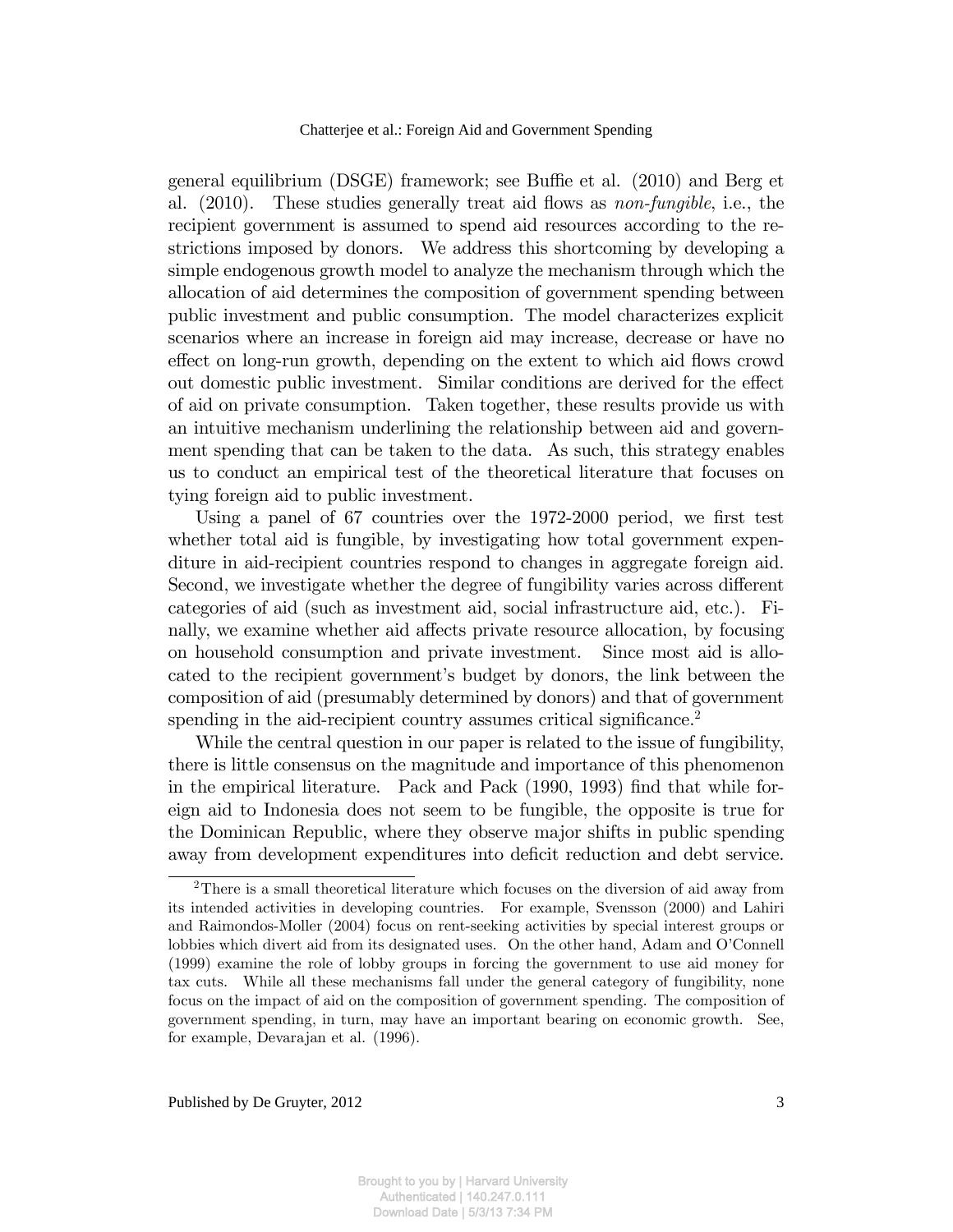Examining inter-governmental transfers in India, Swaroop et al. (2000) find evidence that foreign aid disbursements typically finance activities that are very different from the intentions of donors. Aggregate studies also differ in their conclusions about fungibility. For example, Feyzioglu et al. (1998), using annual data for 14 developing countries that span over 1971-90, find that foreign aid is not fungible and is also not associated with tax relief. On the other hand, another study by Gupta et al. (2003) finds that while concessional loans are not fungible and generate higher domestic resource mobilization, grants do indeed reduce revenue generation in recipient countries. None of these studies, however, examine the impact of the composition of aid on the composition of domestic government spending, and especially public investment, to which most aid flows are being increasingly tied.<sup>3</sup> More recently, though, the effectiveness of different types of aid vis-a-vis government spending has started receiving more attention. In this context, our work is related to Dreher et al. (2008), who document that aid tied to education has a positive impact on primary school enrollment, in contrast to domestic education spending by the government, and Annen and Kosempel (2009), who focus on the relative effects of technical and non-technical aid on short-term economic growth.

Our results indicate strong evidence of fungibility: first, a 1 percentagepoint increase in the aid-to-GDP ratio is associated with an increase of only about 0.3 percentage points in total government spending (which includes foreign aid) with respect to GDP. This implies that about 70 percent of foreign aid flows are fungible. Second, we test the link between the composition of aid and the composition of government spending by examining whether specific aid types are used for the targeted sub-categories of public expenditures that they are allocated to (by donors). Disaggregating total aid and government spending into three sub-categories, namely, investment, non-investment, and social infrastructure, we find that almost 80-90 percent of all investment aid is fungible. The corresponding degree of fungibility for social infrastructure aid is about 75 percent. This is an important result, since more than twothirds of all aid flows to developing countries are tied in some way to public investment projects; see Figure 1. Finally, we also find that while aid (and its composition) has no significant effect on private investment, it is associated with a strong positive increase in household consumption. These results sug-

<sup>3</sup>McGillivray and Morrissey (2001) and McGillivray et al. (2006) provide an extensive critique of the existing literature on aid fungibility. Our paper is also related to the literature on Öscal response models of aid, as in Mosley et al. (1987), and Gang and Khan (1990). These papers attempt to identify how governments respond to aid flows in terms of choosing tax rates, borrowing, etc. However, as McGillivray and Morrissey (2001) point out, the lack of data (especially on tax revenues) make these models notoriously difficult to estimate.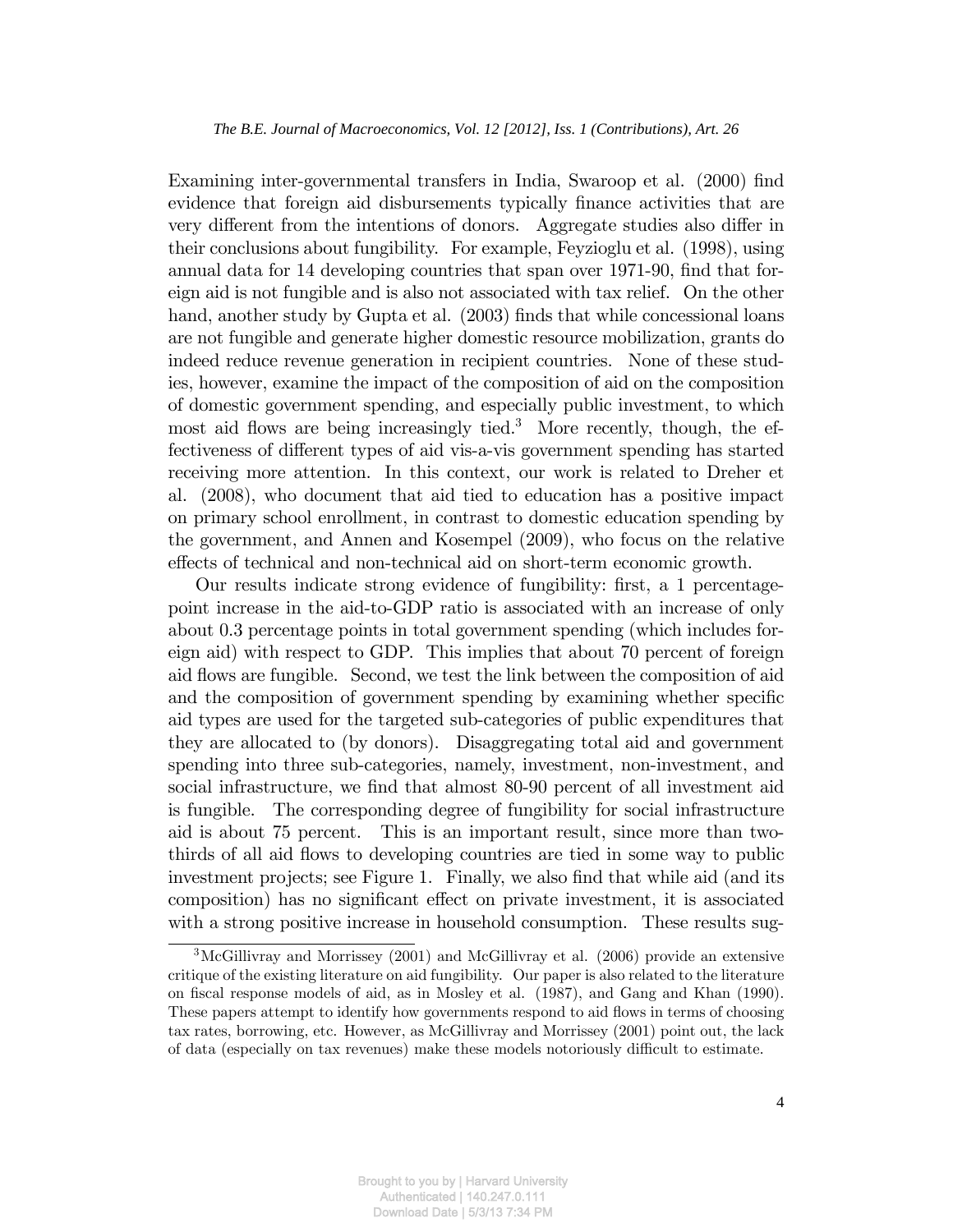gest that aid, though fungible, might be Önancing private consumption (rather than private or public investment), possibly through government transfers (for example, consumption subsidies and/or unemployment insurance).<sup>4</sup>

As with any study involving foreign aid and its effectiveness, the endogeneity of aid is an important econometric issue. We address this issue by using both GMM estimation procedures (Arellano and Bond, 1991), as well as a traditional instrumental variable estimation, where foreign aid is instrumented by interacting aid flows with indicators of the recipient country's geographical and cultural proximity to donors (Tavares, 2003). Our results remain robust to these causality checks.

The rest of the paper is organized as follows. Section 2 lays down the analytical framework and examines the consequences of fungibility. Section 3 contains the empirical analysis and Section 4 concludes.

## 2 Aid and Fungibility: A Stylized Model

In this section, we present a simple and stylized model linking the composition of aid to that of government spending. The objective of this stylized model is to characterize some empirically testable scenarios. Consider a representative agent who maximizes intertemporal utility from a private consumption good,  $C$ , and a public consumption good,  $G_C$ , over an infinite horizon

$$
U = \int_0^\infty \frac{1}{\gamma} (CG_c^{\theta})^{\gamma} e^{-\beta t} dt, \quad -\infty < \gamma < 1, \ \theta > 0, \ \gamma(1 + \theta) < 1 \tag{1}
$$

In specification (1),  $\theta$  denotes the relative weight of the public consumption good in the utility function.<sup>5</sup> The agent produces output using her stock of

<sup>&</sup>lt;sup>4</sup>Our results on the effects of aid on the composition of private spending are related to some recent work in this area. The fact that aid has no impact on private investment is consistent with Harms and Lutz  $(2006)$ , who find that, on average, aid has no effect on private foreign investment in recipient countries. On the other hand, studying a sample of Islamic countries that recieve aid mainly from the OPEC, Werker at al. (2009) document that most aid flows are consumed. Rajan and Subramanian  $(2011)$  point to the "Dutch" Disease" aspect of foreign aid, whereby a real exchange appreciation has an adverse effect on the manufacturing sector of aid-recipient countries. Our results tie in nicely with these papers, but yet distinguish themselves by focusing specifically on the consequences of the composition of foreign aid, which is often determined by donors.

<sup>&</sup>lt;sup>5</sup>The non-separability of private and public consumption in  $(1)$  is consistent with Barro (1990). An alternative would be to have these two variables enter the utility function in an additively separable manner. This would not alter any of the central results of the model.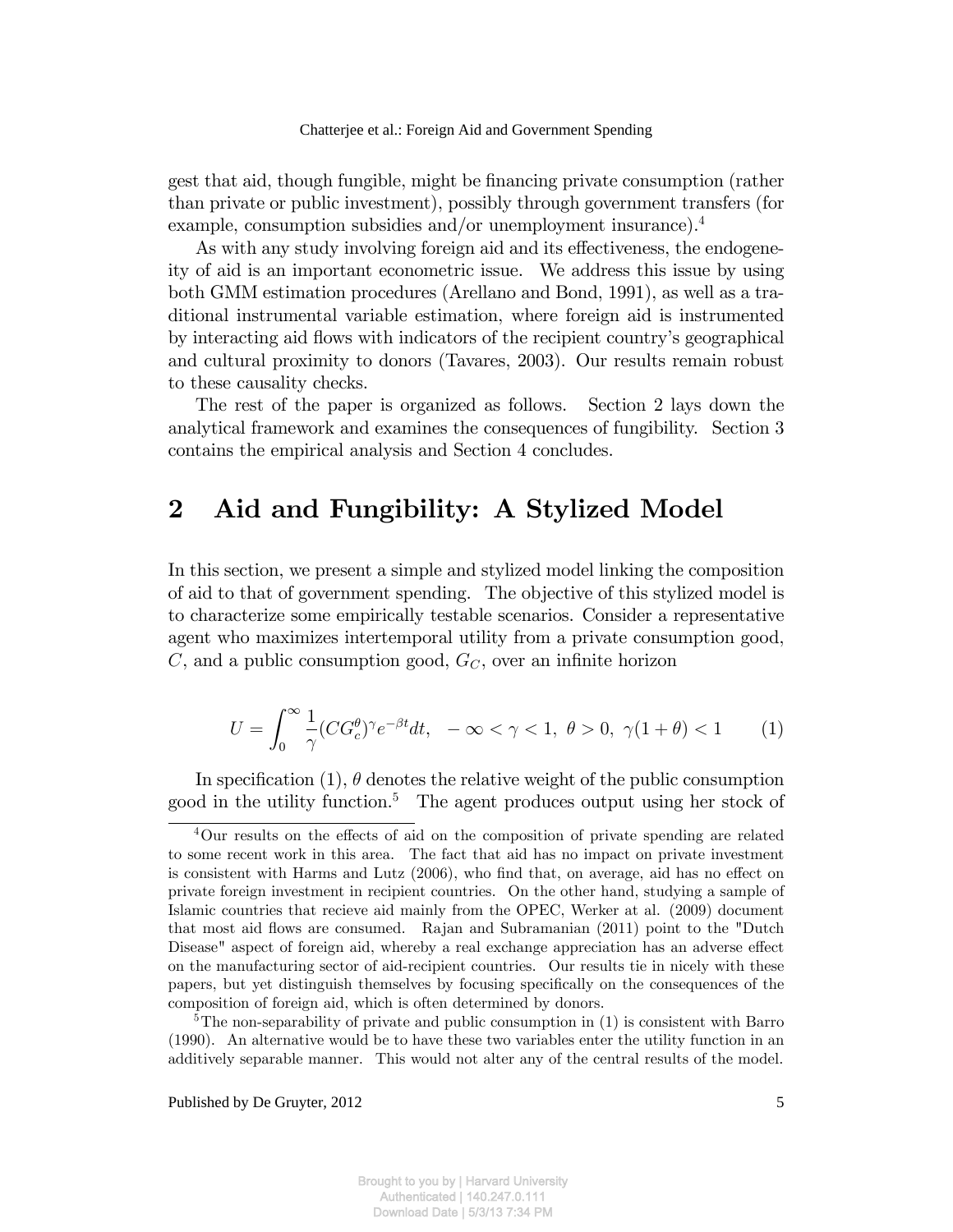private capital (an amalgam of physical and human capital),  $K$ , and the flow of services from a public investment good, such as infrastructure,  $G_I$ , through a neoclassical production function

$$
Y = G_I^{\eta} K^{1-\eta}, \ \ 0 < \eta < 1 \tag{2}
$$

The accumulation of private wealth is subject to the following flow budget constraint

$$
\dot{K} = Y - C - T \tag{3}
$$

where T denotes lump-sum taxes (or transfers). The government provides the two public goods  $G_C$  and  $G_I$ , and finances their provision using domestic tax revenues and a flow of foreign aid,  $F$ . We will assume, for simplicity, that the government maintains a balanced budget at all points of time:

$$
G_c + G_I = F + T \tag{4}
$$

In order to maintain an equilibrium of sustained growth, all variables must be tied linearly to the scale of the economy, given by the flow of output,  $Y$ . The provision of both public goods are co-financed, using a mix of domestic resources and foreign aid:<sup>6</sup>

$$
G_I = G_I^d + \phi F = \left(g_I^d + \phi \varepsilon\right) Y \tag{5a}
$$

$$
G_c = G_c^d + (1 - \phi)F = \left[g_c^d + (1 - \phi)\varepsilon\right]Y
$$
 (5b)

where  $G_I^d$  and  $G_c^d$  represent domestic government spending on the public investment and consumption goods, respectively, while  $g_I^d$  and  $g_c^d$  are the corresponding domestic expenditure ratios. The foreign aid-output ratio is given by  $\varepsilon$  and the parameter  $\phi$   $(0 \le \phi \le 1)$  denotes the *composition* of aid. In other words, a proportion  $\phi$  of the total foreign aid flow is ear-marked by the donor for the public investment good and  $(1 - \phi)$  is the corresponding allocation designated for the public consumption good. In that sense,  $\phi \varepsilon$  can be thought of as "investment aid", while  $(1 - \phi) \varepsilon$  can be thought of as "consumption" or "non-investment" aid (as a percentage of GDP). Note that the

 ${}^{6}$ Co-financing is an important ingredient of a majority of foreign aid programs. A recent example can be found in the European Union's Community Support Framework (CSF) and Agenda 2000 programs, which involved transfer (aid) programs for both its member countries as well as countries applying for membership to the Union. Most of these transfers were tied to infrastructure investment in the recipients and involved co-financing arrangements.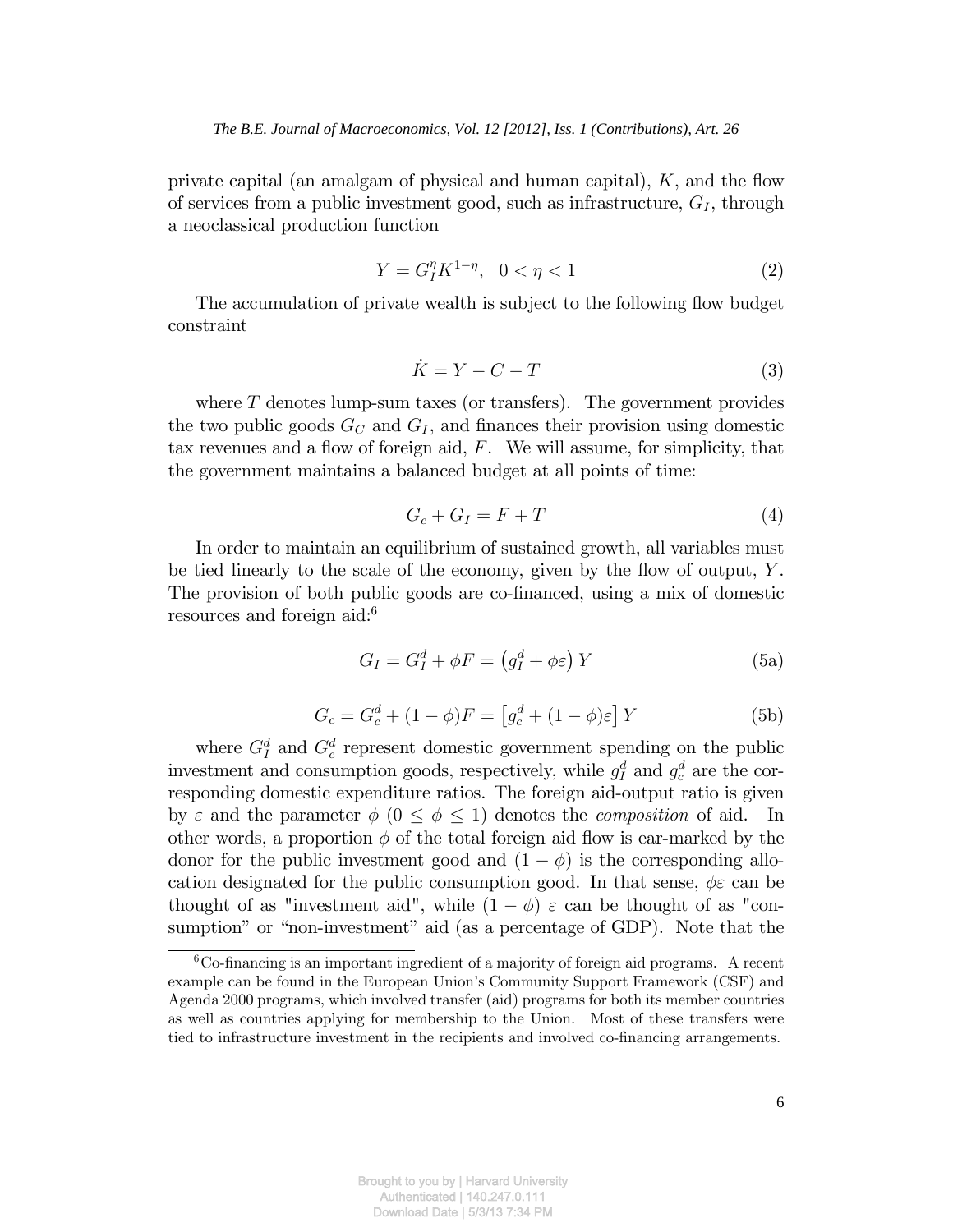allocation parameter  $\phi$  is exogenous to the recipient economy, as it is assumed to be determined by the donor.<sup>7</sup>

Combining  $(3)$  and  $(4)$ , we get the economy's aggregate resource constraint:

$$
\dot{K} = Y - C - G_c - G_I + F \tag{6}
$$

## 2.1 Resource Allocation

The representative agent maximizes (1) subject to (2) and (3), taking the expenditures on the two public goods, the foreign aid inflow and its allocation, and the tax rate as given. The equilibrium (balanced) growth rate ( $\psi$ ) is then given by

$$
\psi = \frac{(g_I^d + \phi \varepsilon)^{\frac{\eta}{1-\eta}} - \beta}{1 - \gamma(1+\theta)}\tag{7}
$$

Totally differentiating (7) we get

$$
d\psi = \frac{1}{1 - \gamma(1 + \theta)} \left[ \left( \frac{\eta}{1 - \eta} \right) \left( g_I^d + \phi \varepsilon \right)^{\frac{2\eta - 1}{1 - \eta}} \left( dg_I^d + \phi d\varepsilon \right) \right]
$$
(7a)

It is evident from (7a) that ceteris paribus, foreign aid will have a positive effect on growth, as long as  $0 < \phi \leq 1$  (some aid is allocated by the donor to public investment). However, given the high cost to donors of monitoring the implementation of aid programs and their allocation, it is entirely plausible that the recipient government treats the aid flow not as a supplemental source of financing public goods, but rather as a *substitute* for domestic revenues, and adjusts (reduces) its own expenditure parameters in response to the aid shock. This is the idea of fungibility. To see this clearly, assume that, in response to the inflow of foreign aid, the government adjusts its own expenditure ratios in the following way

$$
dg_I^d = -\rho_I d\varepsilon, \ \ 0 \le \rho_I \le 1 \tag{8a}
$$

<sup>7</sup>We employ a linear endogenous growth structure to keep the analysis tractable and derive refutable hypotheses that can be easily taken to the data. The two public goods enter the model's specification as externalities to private decisions. We abstract from introducing distortionary taxes into the theoretical setup, given the poor quality of data on tax revenues across countries. The lumpsum taxes in our model can be viewed as a proxy for government debt, which we do include in our empircal specification. For more complex models that are characterized by a stock of public capital (rather than the flow specification here), transitional dynamics, government debt, and distortionary taxes, see Chatterjee et al.(2003) and Chatterjee and Turnovsky (2007).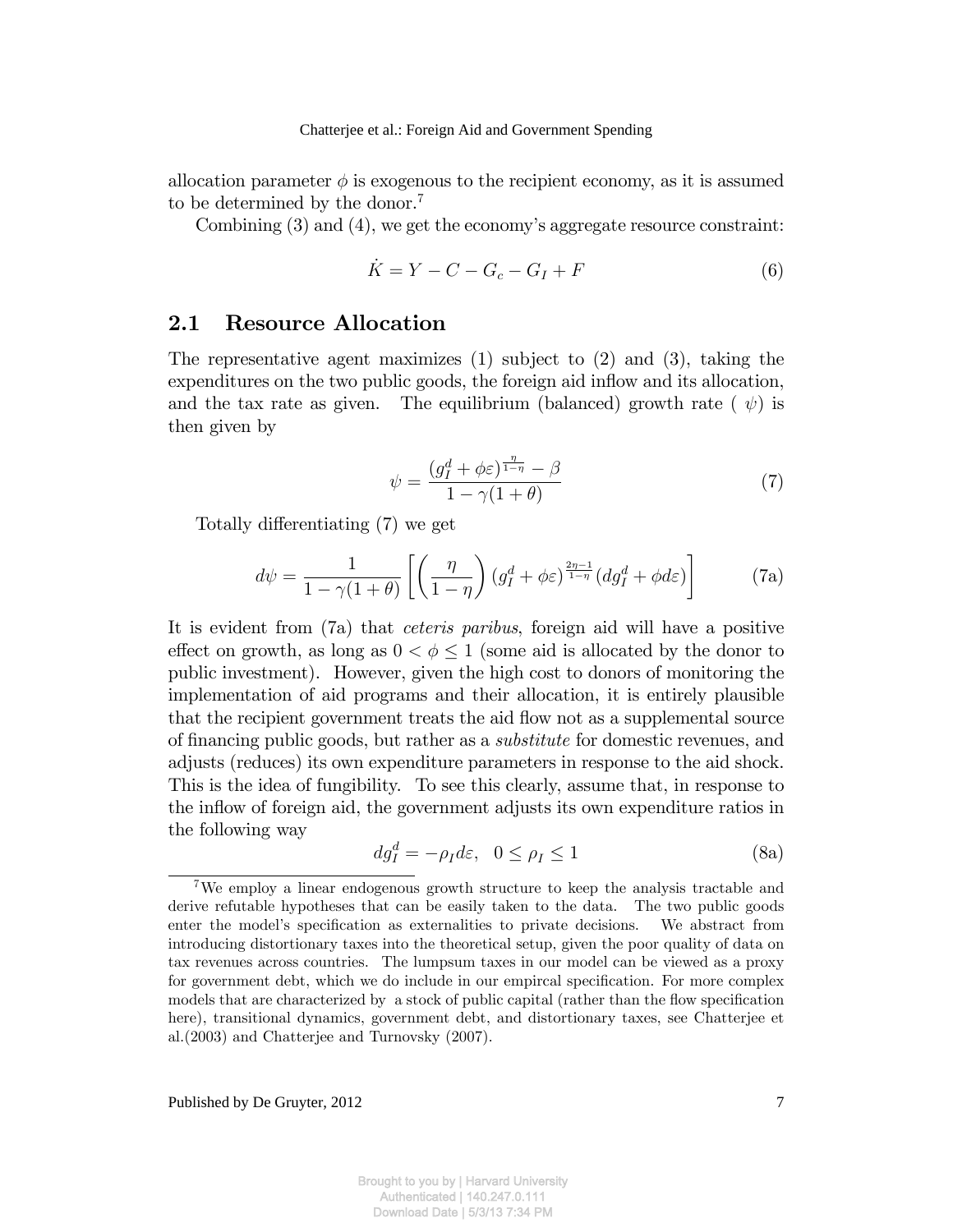*The B.E. Journal of Macroeconomics, Vol. 12 [2012], Iss. 1 (Contributions), Art. 26*

$$
dg_c^d = -\rho_c d\varepsilon, \ 0 \le \rho_c \le 1,
$$
 (8b)

In (8a) and (8b),  $\rho_I$  and  $\rho_c$  denote the proportion in which the government reduces its own spending on the two public goods, in response to the inflow of aid.<sup>8</sup> Thus,  $\rho_I(\rho_c) = 0$  indicates that the government remains passive to the aid shock and keeps its spending ratios unchanged. On the other hand,  $\rho_I(\rho_c) = 1$  indicates that the reduction in domestic public spending is fully proportional to foreign aid. Using (8a) in (7a), we get

$$
\frac{d\psi}{d\varepsilon} = \frac{(\phi - \rho_I)}{1 - \gamma(1 + \theta)} \left(\frac{\eta}{1 - \eta}\right) \left(g_I^d + \phi \varepsilon\right)^{\frac{2\eta - 1}{1 - \eta}} \tag{9}
$$

Eq. (9) gives us an intuitive relationship between equilibrium growth, the composition of aid, and the domestic spending response of the aid-recipient government. Three cases may be identified here:

i.  $\phi > \rho_I$ : Here, the reduction in domestic public investment spending is less than the increase in investment aid, and the growth rate increases, albeit less than when  $\rho_I = 0$  (passive government).

ii.  $\phi < \rho_I$ : In this case, the reduction in domestic public investment spending more than offsets the increase in investment aid, and the growth rate declines.

iii.  $\phi = \rho_I$ : The reduction in government spending exactly offsets the increase in investment aid, leaving the growth rate unchanged and independent of the foreign aid shock.

In all the three cases outlined above, foreign aid is fungible, but depending on the extent of the adjustment in domestic public investment spending, its effect on equilibrium growth may be positive, negative, or zero. $9$ 

<sup>&</sup>lt;sup>8</sup>It should be noted that the adjustment ratios  $\rho_I$  and  $\rho_c$ , though treated as exogenous parameters in our simple and stylized set-up, would be endogenous in a more micro-founded model where the government's objectives and allocation decisions are modeled. Determinants of fungibility (i.e.,  $\rho_I$  and  $\rho_c$ ) may include corruption and rent-seeking, weak institutions, mis-alignment of spending objectives between donors and recipients (e.g. donors may want new schools to be built, while recipients may want to use aid for supplementing teacher's salaries at existing schools). Additionally, Besley and Persson (2009, 2010) argue that the threat of external conflict may also determine an incumbent government's choice of public goods, which may be inconsistent with the intentions of donors. Since our purpose is to derive some simple hypotheses connecting the composition of aid to that of government spenidng that can be directly taken to the data, rather than test for the determinants of fungibility, we abstract from these modeling issues.

<sup>&</sup>lt;sup>9</sup>There are two issues related to the structure of the model that deserve comment. First, given that we use a Cobb-Douglas type production function, the coefficient on public investment  $(\eta)$  is set to match labor's share of income. This is a necessary trade-off characteristic of linear endogenous growth models in order to generate an equilibrium of sustained growth.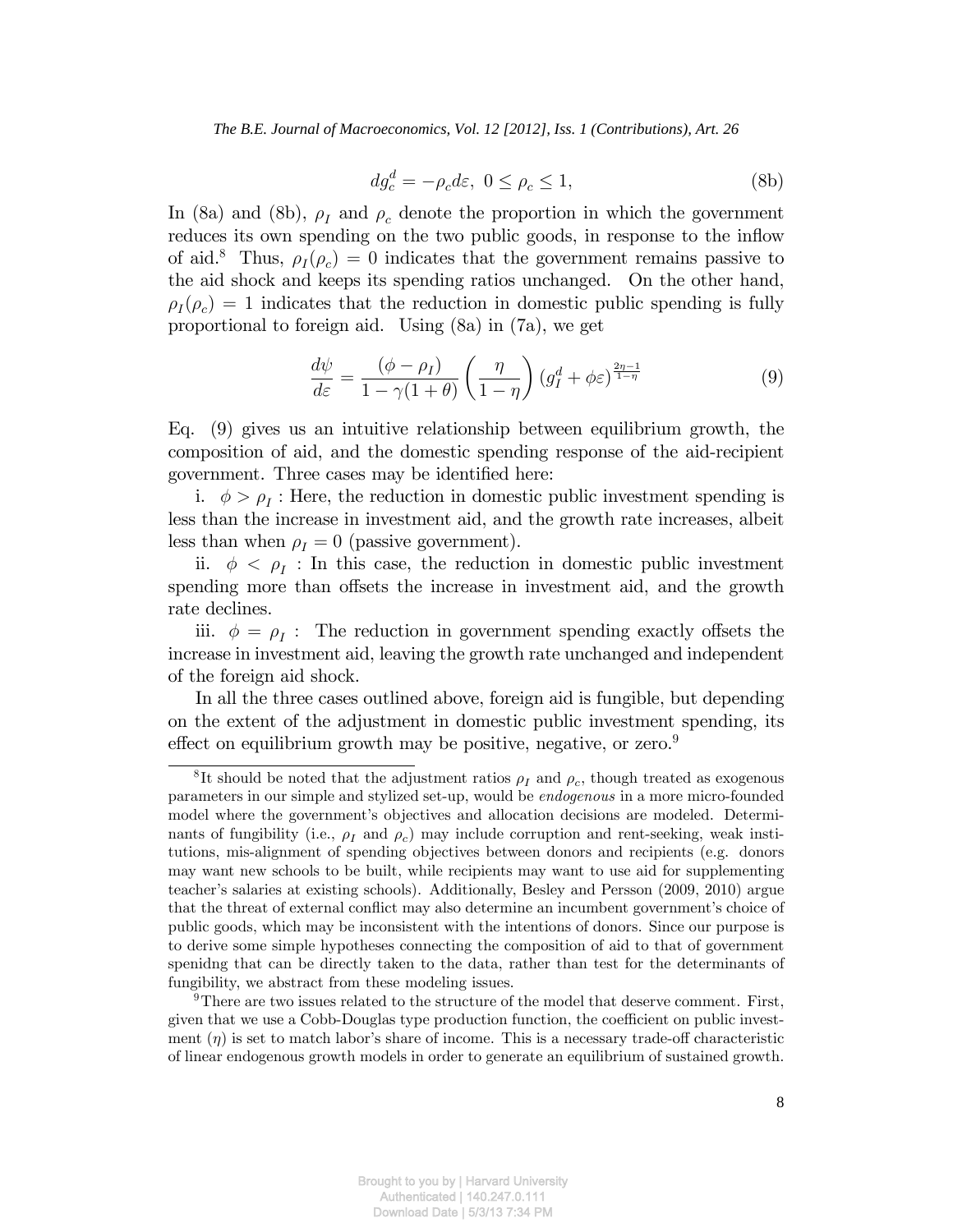The obvious question that comes up at this juncture is: how does an increase in foreign aid affect *total* government spending? To see this, we begin by defining total public expenditures (as a fraction of aggregate output), which include domestic spending on the two public goods and foreign aid:

$$
\bar{g} = g_I^d + g_c^d + \varepsilon \tag{10}
$$

Totally differentiating  $(10)$ , while taking into account  $(8a)$  and  $(8b)$ , we get

$$
\frac{d\bar{g}}{d\varepsilon} = 1 - (\rho_I + \rho_c) \le 1\tag{11}
$$

The result in (11) gives us a simple relationship between foreign aid and total government spending that can be taken to the data. If the government remains passive, i.e.,  $\rho_I = \rho_c = 0$ , total government spending must increase by the amount of aid, i.e.,  $d\bar{g} = d\varepsilon$ . When aid is fungible, the increase in total spending will be less than in proportion to the increase in aid:  $d\bar{g}/d\varepsilon < 1$ .<sup>10</sup> This indicates that foreign aid substitutes for domestic spending, rather than supplementing it.

The equilibrium consumption-capital ratio can be derived by dividing (6) by  $K$  and substituting from  $(7)$ :

$$
\frac{C}{K} = \mu = \frac{\beta - [1 - \{1 - \gamma(1 + \theta)\}(1 - g_I^d - g_c^d)](g_I^d + \phi \varepsilon)^{\frac{\eta}{1 - \eta}}}{1 - \gamma(1 + \theta)}
$$
(12)

This problem can be resolved in a neoclassical set-up which decouples the output elasticities for private capital, labor, and government spending. However, in that case, government spending (and aid) would have no implications for long-run growth by construction, even though it would affect the transitional growth path and the long-run *levels* of key economic variables. Second, as we have noted previously, government spending impacts on utility and production purely as a flow variable, rather than a stock. In earlier work, Chatterjee et al. (2003) and Chatterjee and Turnovsky (2007) have analyzed models of aid and growth where government spending is modeled as the accumulated stock of public capital. Such models admit transitional dynamics, enabling a comparison of the short-term and long-term implications of aid áows. Since these issues have been studied previously in the context of aid, we adopt a more stylized approach here. However, in our empirical analysis, we allow lagged values of aid to affect current government spending, thereby attempting to capture at least some of the dynamic implications of foreign aid.

 $10$ This allows total government spending to be unaffected or decrease following the aid inflow, i.e.,  $d\bar{g}/d\varepsilon \leq 0$ , if  $\rho_I + \rho_c \geq 1$ .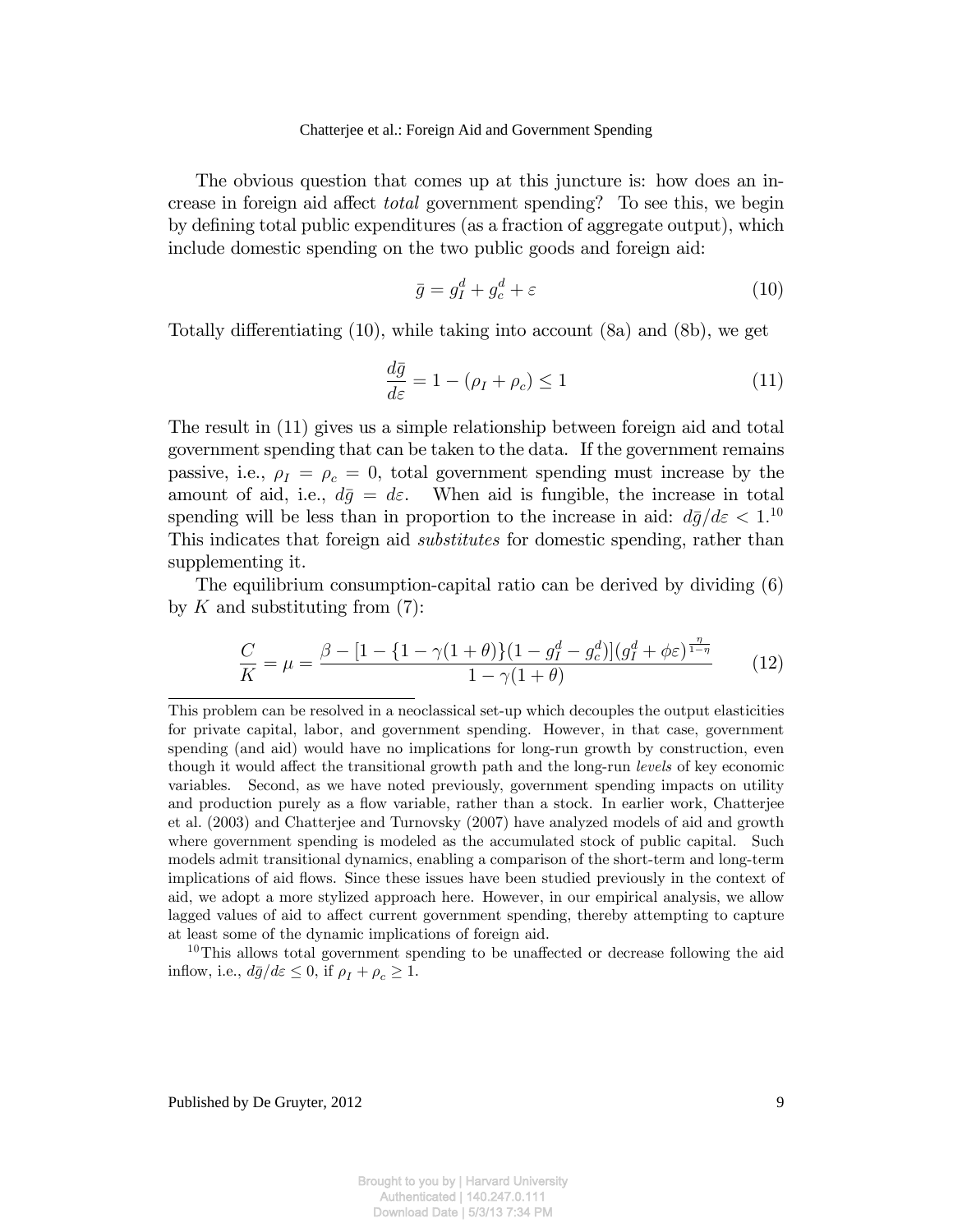Totally differentiating  $(12)$ , while using  $(8a)$  and  $(8b)$  gives

$$
\frac{d\mu}{d\varepsilon} = (g_I^d + \phi \varepsilon)^{\frac{\eta}{1-\eta}} \left[ \left( \frac{\eta}{1-\eta} \right) \left( \frac{\left\{1-\gamma(1+\theta)\right\}(1-g_c^d - g_I^d) - 1}{\left(g_I^d + \phi \varepsilon\right)\left\{1-\gamma(1+\theta)\right\}} \right) (\phi - \rho_I) + (\rho_I + \rho_c) \right] (12a)
$$

In general, the effect of an increase in foreign aid on the consumption-capital ratio is ambiguous. Under the mild restriction that  $\left\{1 - \gamma(1 + \theta)\right\}(1 - g_c^d$  $g_I^d$  > 1, we can show that when the government is passive  $(\rho_I = \rho_c = 0)$ , aid has a positive impact on consumption, by raising investment and the long-run growth rate. When aid is fungible  $(\rho_I > 0, \rho_c > 0)$ , there are two opposing effects on the consumption-capital ratio. On the one hand, the reduction in domestic public spending frees up resources for private consumption (for example, through lumpsum tax rebates or subsidies). On the other hand, to the extent that the reduction in domestic public investment more than offsets the increase in investment aid  $(\phi < \rho_I)$ , the resulting decline in equilibrium growth will tend to reduce private consumption. Whether consumption increases or decreases in equilibrium will depend on which of these two effects dominate. In the case where the reduction in domestic public investment spending exactly offsets the increase in investment aid  $(\phi = \rho_I)$ , the consumption-capital ratio increases unambiguously, leaving long-run growth and private investment unaffected. In this case, all of the aid, irrespective of its initial allocation, is consumed in equilibrium.

## 3 Empirical Analysis

We use an unbalanced panel dataset of 67 aid-recipient countries for the 1972- 2000 period to examine the following three questions:

1. Does the marginal dollar of foreign aid Önance the activity or good that it was allocated to? In other words, is total aid fungible?

2. Does the composition of aid affect the composition of government spending, i.e., does the degree of fungibility differ across different types of aid?

3. Does aid affect private spending, i.e., private investment and household consumption?

## 3.1 Data

The dependent variables for our study are annual total and sectoral government expenditures, private investment, and household final consumption ex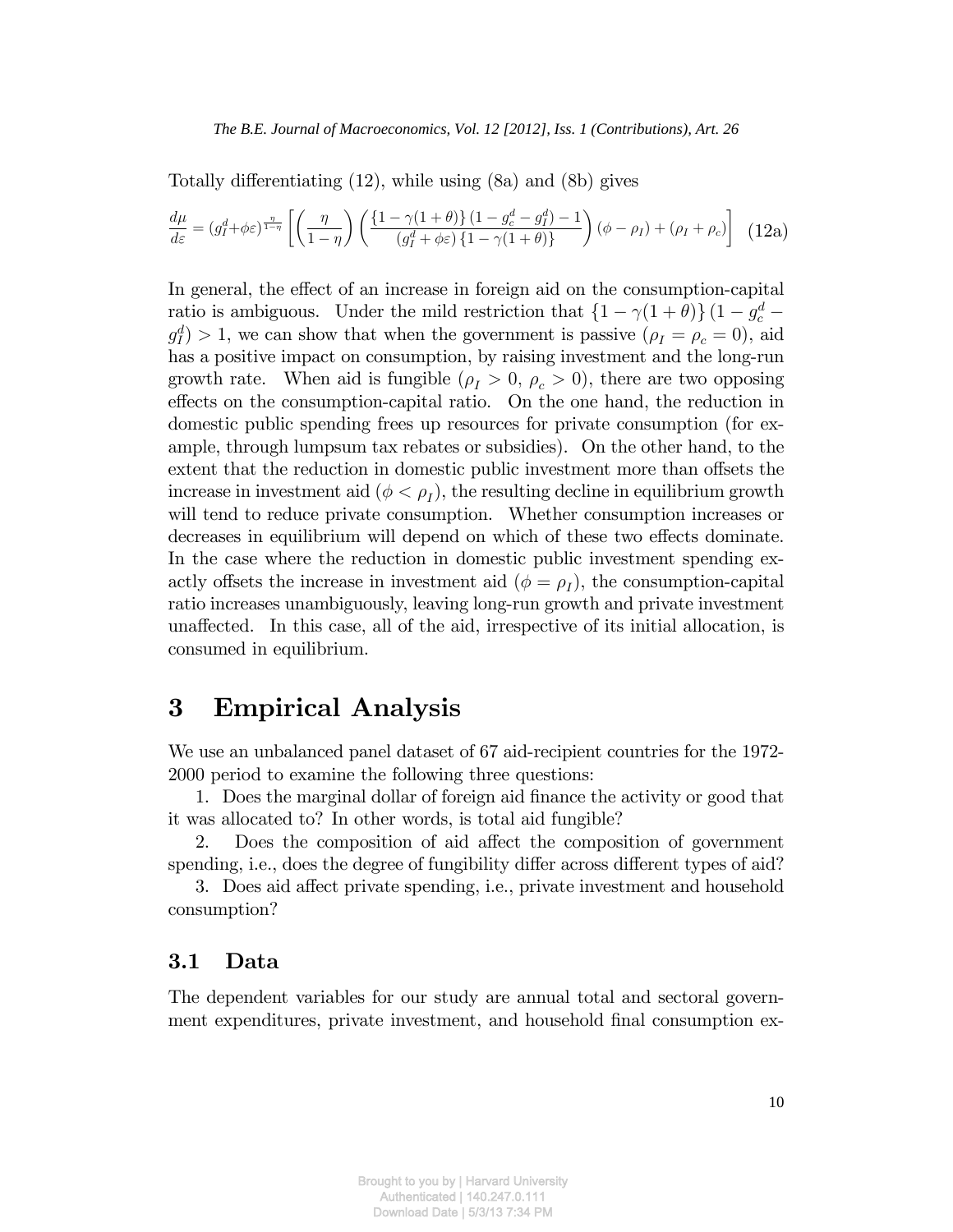penditures.<sup>11</sup> The data on government spending are from the International Monetary Fundís Government Financial Statistics. Data on private investment is obtained from the Penn World Tables, and those for household consumption expenditures are from the World Development Indicators (WDI).

The main explanatory variable in our analysis is foreign aid. Data on foreign aid is available from the Organization for Economic Cooperation and Developmentís (OECD) International Development Statistics (IDS) online databases. These databases cover bilateral and multilateral donors' aid and other resource flows to developing countries and countries in transition. We use two different aid datasets, provided by the Creditor Reporting System (CRS) and Development Assistance Committee (DAC) databases.<sup>12</sup> The DAC report consists of aggregated data for Net Official Development Assistance (ODA), while the CRS report presents sectoral and geographical information on aid. Further, the data on total foreign aid from DAC show disbursements whereas data from CRS show commitments. To test whether the composition of aid matters for fungibility, we need data on the composition of aid and government spending, as the theoretical model makes predictions on how sector-specific expenditures respond to changes in sector-specific foreign aid.<sup>13</sup> Although the DAC report presents more data on disbursements, it does not provide as detailed a sectoral allocation of aid as the CRS report. These two databases may show some differences for some years and sectors due to their underlying information gathering systems and tools. However, using the CRS database has become more feasible recently because of its increased coverage, especially starting from  $1990s<sup>14</sup>$  To check for robustness, we use total aid data from both the CRS and DAC databases and find that the results are practically unchanged. We use these datasets to construct two measures of total aid flows, namely Aid-DAC and Aid-CRS. Further, to account for the possibility

<sup>&</sup>lt;sup>11</sup>Total expenditures do not include defense expenditures, which on average exceed 10  $\%$ of the total expenditure for the recipient countries. We exclude defense expenditures as it is unlikely for that type of expenditure to be affected by the social and economic indicators that are included in our empirical specification.

<sup>12</sup>See Appendix B for further details.

<sup>&</sup>lt;sup>13</sup>For this part of our analysis, we use the two distinct aid datasets obtained from the DAC and CRS database as described above. We compare the results obtained by using these two types of aid data to see if data source selection affects the results considerably. The tables are designed in a way that the reader can see and compare results with these aid data.

<sup>14</sup>We examined the correlation between the two series in our panel in each year starting from 1973 (which is the initial year of the CRS data). In our sample, the correlation between the two series increases over time. The correlation between the two measures is 0.6574 in 1973, 0.8057 in 1990 and 0.9289 in 2000. The overall correlation in our panel between the two series is 0.8355.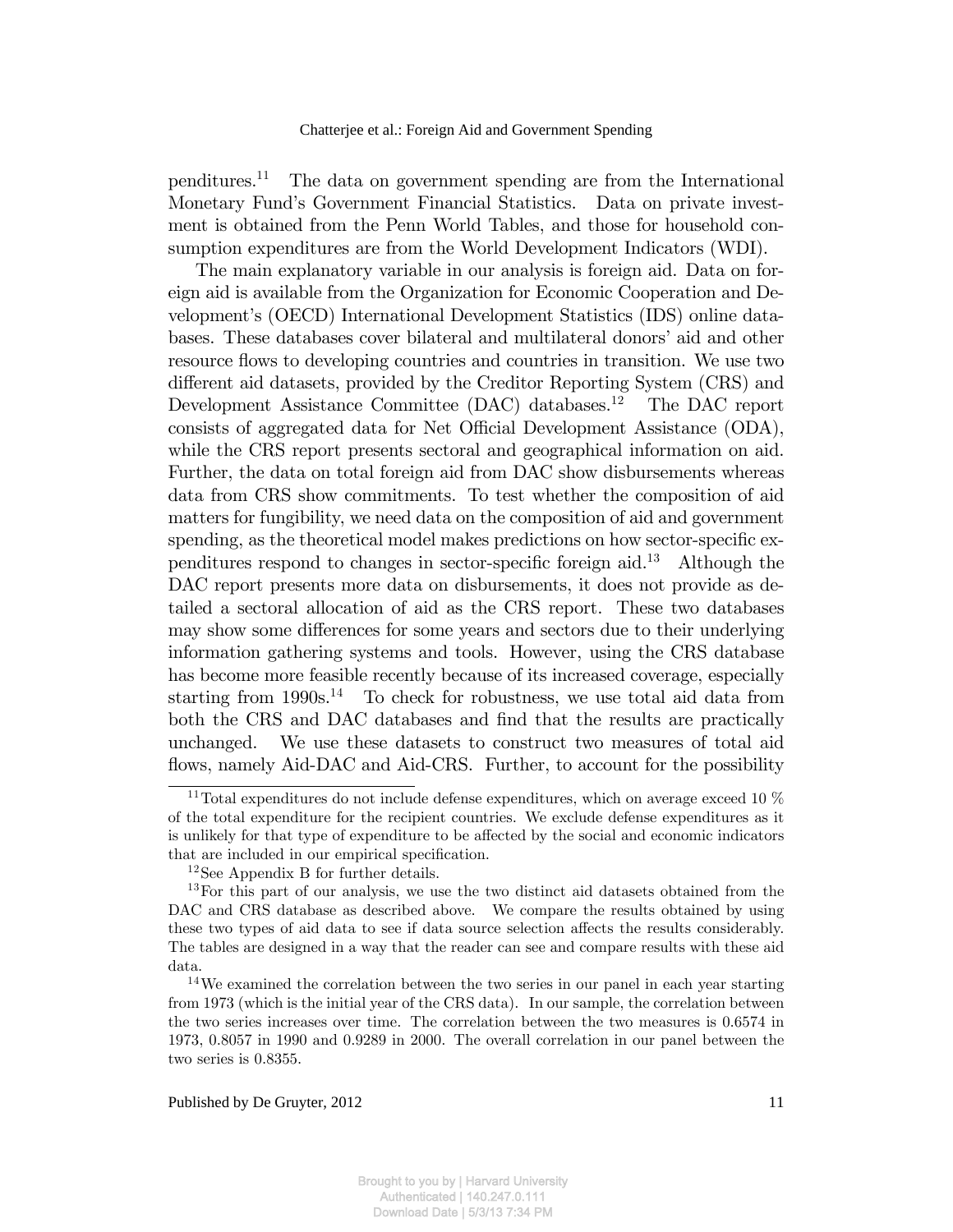that some proportion of aid may not be given as grants but as concessionary loans, we use the CRS database to construct a third measure for aid, Aid-CRS-NET, that adjusts aid flows for repayment of the loan component of aid by recipients.<sup>15</sup>

We classify domestic government expenditures and foreign aid into three sub-categories, based on definitions in the OECD CRS (commitments) database: investment, non-investment and social infrastructure. Investment aid is defined as the sum of economic infrastructure aid and aid to the production sector. Then we use the corresponding spending amounts listed under the Economic Affairs and Services Section in the IMF's Government Financial Statistics (GFS) to construct government investment expenditures for the recipient country that match the definition of investment aid. Social-infrastructure aid is defined as aid to social infrastructure and services in the CRS data. General public services, education, health, social security, housing and recreational and cultural expenditures in the GFS data are then used to construct the corresponding domestic government expenditure on social infrastructure. The remaining components in both the aid and government expenditure datasets are used to construct the non-investment categories. We also construct a measure for non-investment aid that is adjusted for repayments of the loan component of aid. All aid and expenditure variables are expressed as a share of the aid-recipient's GDP.<sup>16</sup> We restrict the time period of analysis to 1972-2000, given the lack of availability of comprehensive government expenditure data across countries after 2000.<sup>17</sup>

The control variables for our analysis include agricultural value-added, literacy rate, infant mortality rate, the dependency ratio (the fraction of population 65 years and above), exports plus imports as a percentage of GDP, the government budget balance and debt service as a percentage of GDP, real per-capita GDP, and the GDP per-capita growth rate. For the regressions involving private investment and household consumption, we use the savings rate, CPI inflation and interest rate spreads as additional controls. Agricultural value-added, the dependency ratio, the literacy rate, and GDP per-capita growth rates are obtained from the World Bank National Accounts Data and

<sup>15</sup>Repayment data for our entire sample period is only available for the CRS measure. For the DAC measure, information is not available prior to 1989. We therefore use only the CRS aid measure to construct the repayment-adjusted aid variable to avoid potential issues with measurement.

 $16$ We provide the complete aid (CRS) and expenditure classification charts from our data sources in Appendix A (Tables A7 and Table A8).

<sup>&</sup>lt;sup>17</sup>After 2000, there is limited or no update for most of the countries on the GFS data set in our sample.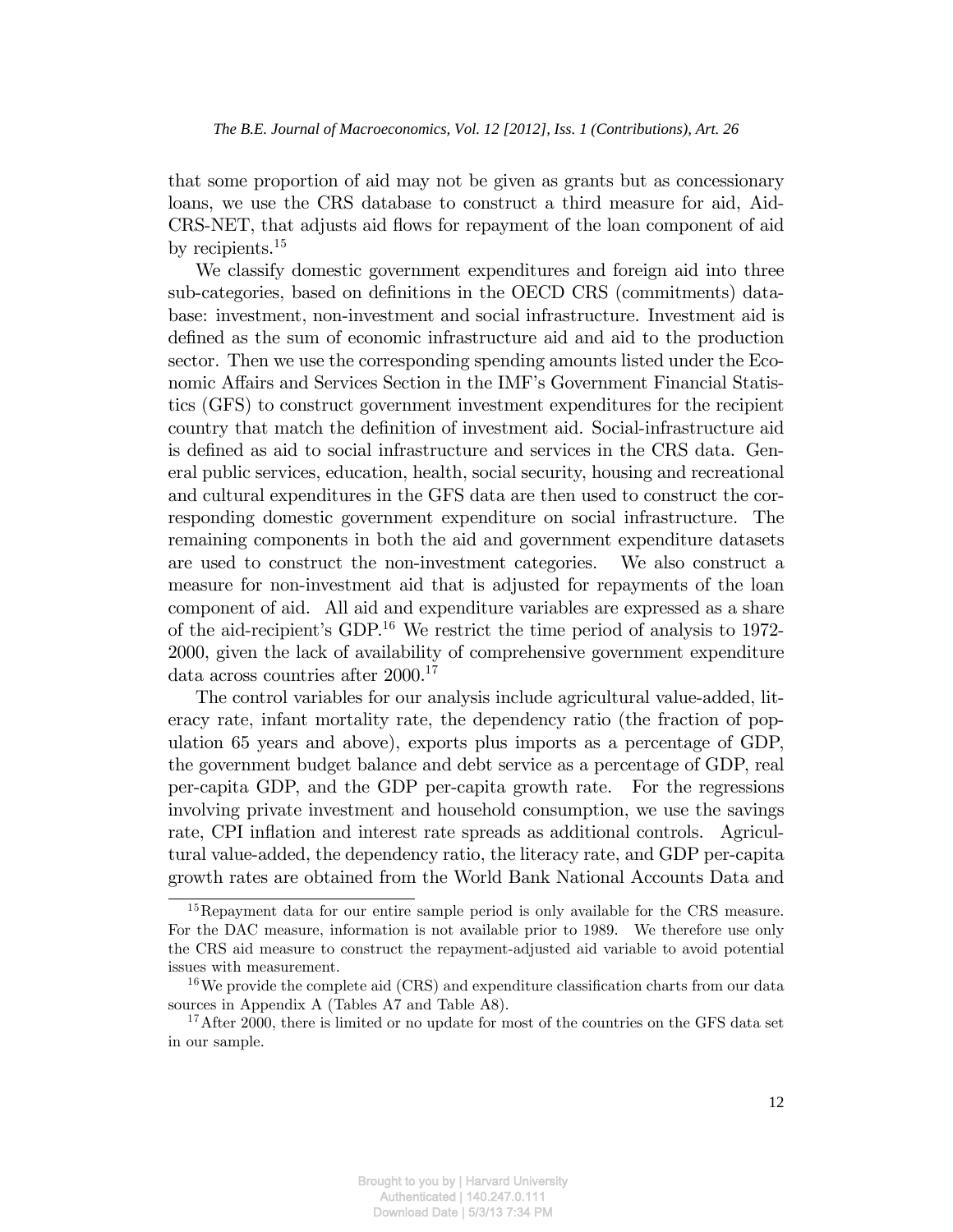the OECD National Accounts. Data on infant mortality rates and real percapita GDP are obtained from the U.S. Census Bureauís International databases (IDB) and the Penn World Table, respectively. Interest rate spreads and CPI inflation are obtained from the International Financial Statistics and data on the government budget balance, debt service, and the savings rate are from the World Development Indicators (WDI). The descriptive statistics for the variables of interest and the list of aid-recipient and donor countries in our sample are presented in Tables A1-A3 in Appendix A.

## 3.2 Estimation Methodology

We begin by examining the sensitivity of government spending and its composition (as defined above) to changes in total foreign aid and its composition in a panel of 67 countries, using annual data for the 1972-2000 period.<sup>18</sup> The first step is to test for the fungibility of total aid flows. The following specification is estimated for this purpose:

$$
GovExp_{it} = \alpha_0 + \alpha_1 A id_{it} + \alpha_2 X_{it-1} + \epsilon_{it}
$$

where  $GovExp_{it}$  represents total government expenditures as a share of GDP,  $Aid_{it}$  measures total aid as a fraction of GDP (we use three measures: Aid-DAC, Aid-CRS, and Aid-CRS-NET), and  $X_{it}$  is a set of controls, including variables that are considered standard determinants of government expenditure in the literature. Specifically, we include the recipient's infant mortality rate and the dependency ratio as proxies for health-care and social security spending. The literacy rate and agricultural value-added are used to control for spending in the education and agriculture sectors. We include trade dependence (imports plus exports as a percentage of GDP) as international exposure could increase government expenditures (see Alesina and Wacziarg, 1998) and real per capita GDP (to control for the size of the government) as a proxy for income.<sup>19</sup> Finally, we use the government's budget balance and debt service as additional controls, since governments may finance their spending with non-tax sources of revenue, such as borrowing and may also pay off some pro-

<sup>&</sup>lt;sup>18</sup>No specific selection method was adopted for the countries included in our study. Rather, it was the availability of the data that determined the panel. Outliers have been excluded from the sample.

 $19$ Real GDP per capita of the recipient countries is included as an indicator of development levels which is likely to affect the size of the government, as Feyzioglu et al. (1998) have suggested, based on Wagner's Law. Wagner's law states that the development of an industrial economy will be accompanied by an increased share of public expenditure in GNP.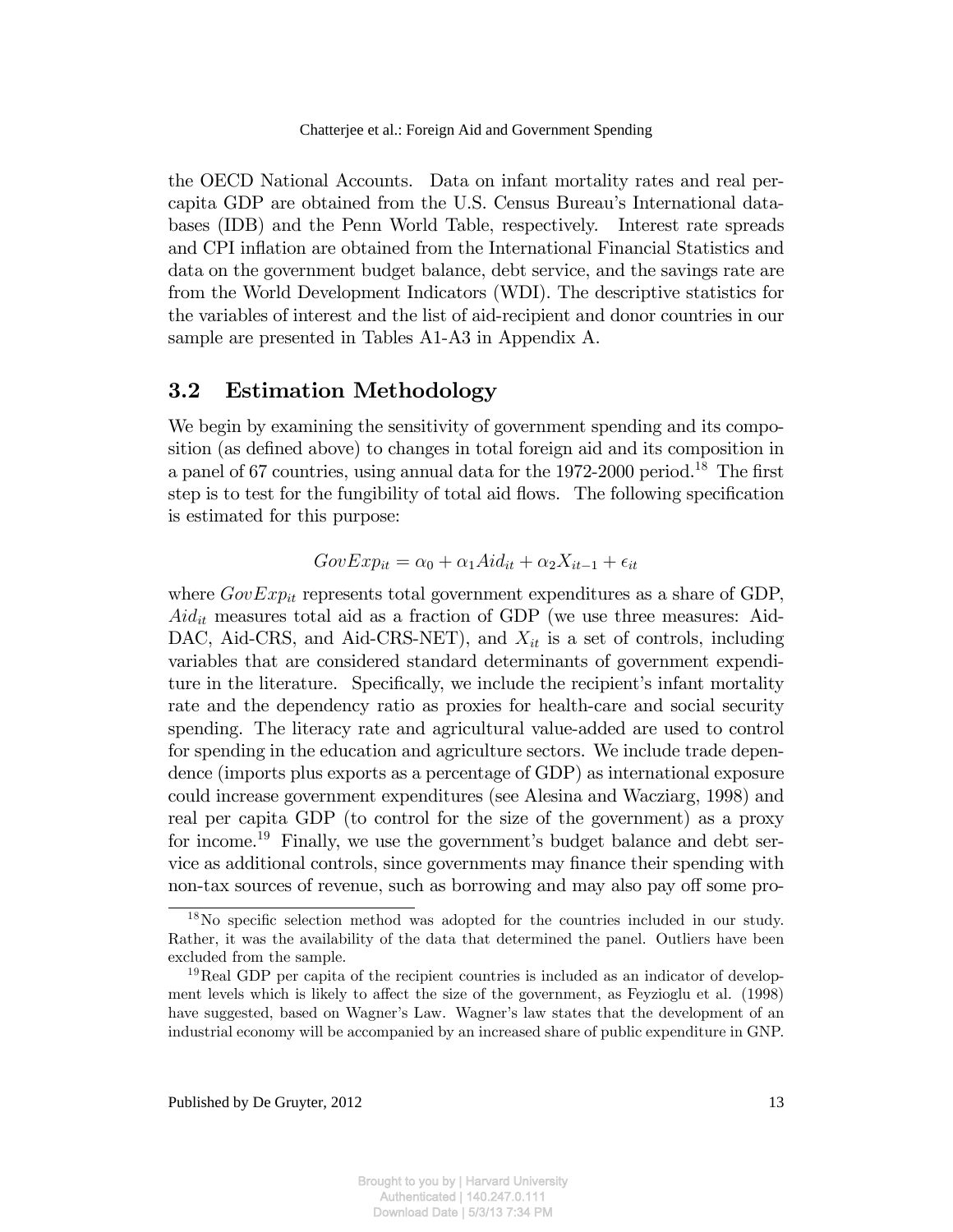portion of its outstanding debt over time.<sup>20</sup> We use lagged values of the above controls to minimize concerns about simultaneity. To address the potential for omitted country-level variables, we include country fixed effects. The time component that is common to all countries in a given period is addressed by including time effects. We also cluster the standard errors by country.<sup>21</sup>

## 3.3 Endogeneity

OLS estimations of the relationship between foreign aid and government spending might be biased due to the potential endogeneity of foreign aid distributions (foreign aid can be sent where governments fail to provide an adequate amount of public goods to their citizens; these same countries could be characterized by corruption, weaker institutions and lower preferences for public goods). We address the issue of causality by performing two types of robustness checks in our empirical specification: i) the use of GMM dynamic panel estimators, and (ii) a traditional instrumental variable estimation, where foreign aid is instrumented by interacting aid flows with indicators of the recipient country's geographical and cultural proximity to donors.<sup>22</sup>

The difference GMM procedure, based on Arellano and Bond (1991), has important advantages over the fixed effects OLS estimation. First, omitted variable bias due to unobserved country-specific or 'fixed' effects is no longer a problem. Second, using instrumental variables allows endogenous parameters to be estimated consistently. Moreover, with the difference GMM approach, even in the case of measurement error the use of instruments likely results in consistent estimation; see Bond et al. (2001).

For the instrumental variable regressions, we follow Tavares (2003) and use a combination of geographical and cultural ties between major donors and recipient countries as instruments for aid, which in turn are interacted with aid outflows from donors. These interaction terms serve as instrumental variables,

<sup>20</sup>Another potentially important control variable is tax revenues, since foreign aid could be used to lower tax rates in recipient countries. However, cross-country data for tax revenues are not available for a large number of countries in our sample. As a result, when taxes are included as a control, the number of observations drop dramatically, by more than 65%. The results are then biased due to the small sample size. We therefore excluded tax revenues as a control in our specification.

<sup>&</sup>lt;sup>21</sup>We use the same specification when analyzing the link between the composition of aid (investment, social infrastructure, and non-investment) and that of government spending.

 $22$ It is important to note that the use of instrumental variables and GMM in addressing causality is not without criticism. In the context of aid, Clemens et al. (2011) suggests some promising alternatives, but the constraints on our data prevent us from pursuing these. We nevertheless demonstrate the robustness of our results using the conventional techniques.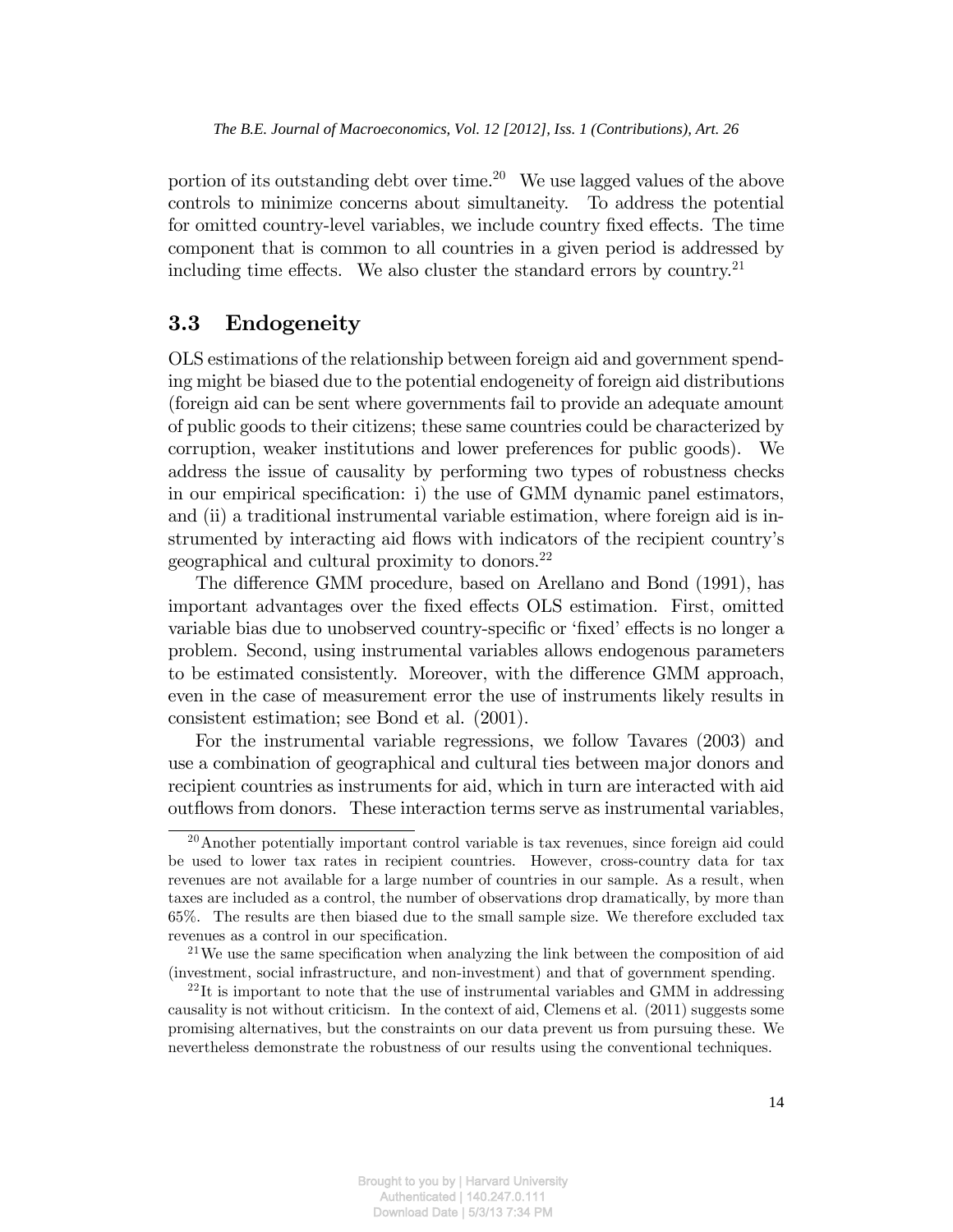determining foreign aid inflows to each recipient country. The procedure we adopt can be described as follows. For each country in our sample, we construct an instrument for aid which captures the exogenous component of the aid sample. We use the inverse of bilateral distance and a contiguity dummy (the presence of a common land border) for geographical proximity, and common official language and the same major religion as measures of cultural affinity. For each country in our sample, we sum the product of aid outflows from 22 donor countries (listed in Table A2 of Appendix A) after multiplying each of them by the bilateral exogenous measures described above. Specifically, the instrumental variable for aid is constructed in the following manner:

$$
IV_{i,t} = \sum_{j=1}^{22} \text{Aid}_{i,j,t} * Instrument_{i,j}
$$

where i : recipient country, j : donor country, t : year. We consider the interaction of the aid variable and instruments for two main reasons: first, since we use country fixed effects in our regressions and the instruments are time-invariant, we are not able to observe their individual effects on foreign aid distributions. Second, the instruments under consideration exist only between donors and recipients on bilateral basis. Since we use total aid from all donors in our empirical study, this method allows us to link bilateral comparisons to total aid.

## 3.4 Results

Is Foreign Aid Fungible? The effect of foreign aid on total government expenditures is presented in Table 1. We report panel fixed effects (columns  $1-3$ ), instrumental variables (columns  $4-6$ ), and the difference GMM estimations (columns 7-9) for three measures of aid: Aid-DAC, Aid-CRS, and Aid-CRS-NET. The results indicate that foreign aid is indeed fungible for both the DAC and CRS measures: from columns 1-3 in Table 1 (the OLS fixed effects specification), we see that a 1 percentage-point increase in the foreign aid to GDP ratio leads to an increase of about 0.26 percentage-points in the ratio of total government spending to GDP for Aid-DAC, and about 0.25 percentage-points for Aid-CRS. The corresponding coefficient for the aid-CRS-NET is 0.24. All three coefficients are statistically significant at the  $1\%$  level.<sup>23</sup>

 $^{23}$ One issue with the interpretation of the coefficient on the foreign aid variable is that not all aid is grants. Part of the aid disbursement can be concessionary loans that may potentially be repaid by the recipient government. We address this issue in two ways: first,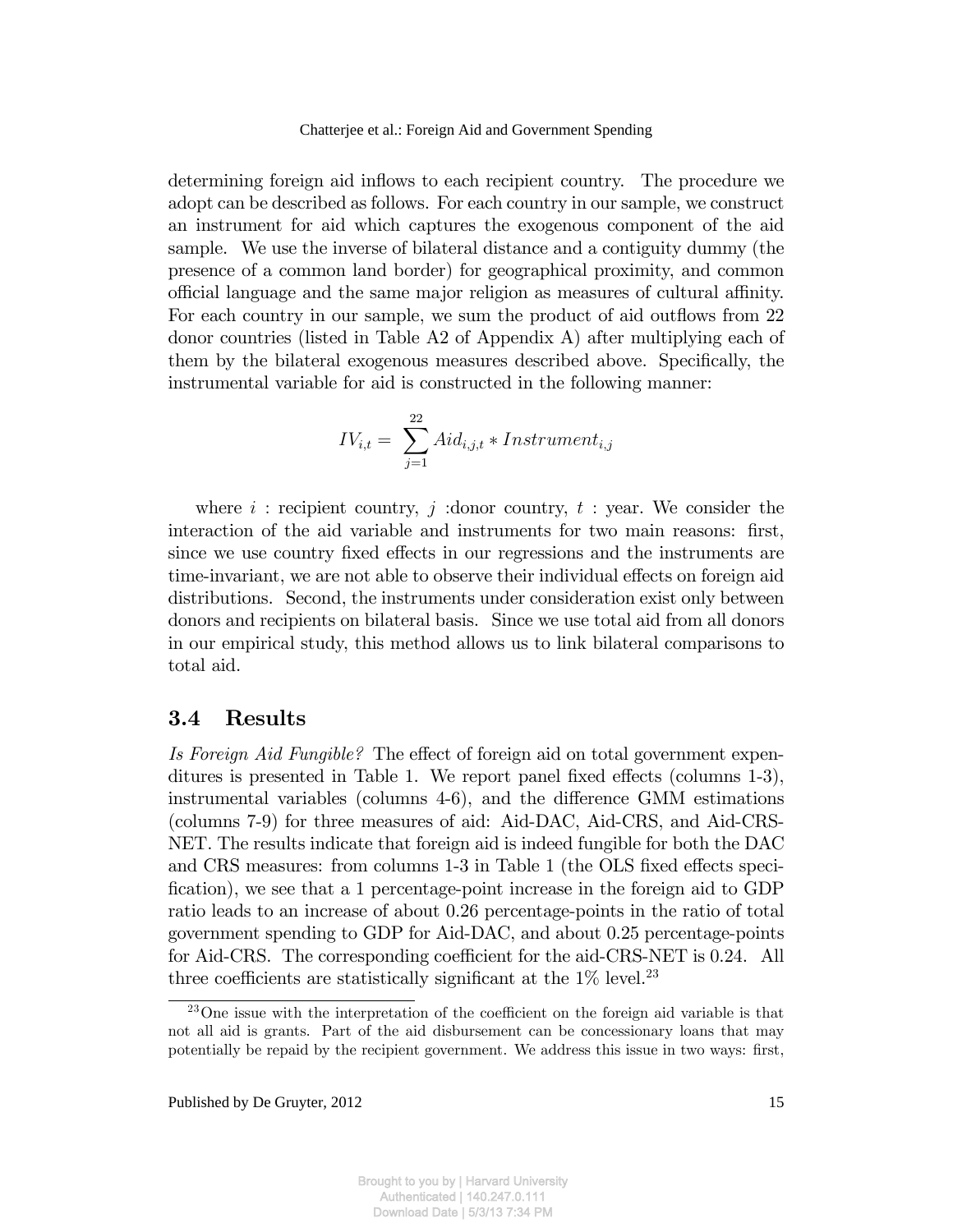#### **TABLE 1**

#### **The Effect of Foreign Aid on Total Government Spending**

|                                           | (1)        | (2)        | (3)        | (4)         | (5)         | (6)         | (7)        | (8)        | (9)        |
|-------------------------------------------|------------|------------|------------|-------------|-------------|-------------|------------|------------|------------|
|                                           | $FE$       | <b>FE</b>  | <b>FE</b>  | IV          | IV          | IV          | <b>GMM</b> | <b>GMM</b> | <b>GMM</b> |
| Aid-DAC (% GDP)                           | $0.259***$ |            |            | $0.201**$   |             |             | $0.370***$ |            |            |
|                                           | (0.075)    |            |            | (0.085)     |             |             | (0.080)    |            |            |
| AID-CRS (% of GDP)                        |            | $0.253***$ |            |             | 0.159       |             |            | $0.362***$ |            |
|                                           |            | (0.066)    |            |             | (0.106)     |             |            | (0.077)    |            |
| AID-CRS-NET (% GDP)                       |            |            | $0.238***$ |             |             | 0.129       |            |            | $0.311***$ |
|                                           |            |            | (0.068)    |             |             | (0.099)     |            |            | (0.082)    |
| Real GDP per capita                       | $-0.000$   | $-0.000$   | $-0.000$   | $-0.000$    | $-0.000$    | $-0.000$    | $-0.000$   | $-0.000$   | $-0.000$   |
|                                           | (0.001)    | (0.001)    | (0.001)    | (0.001)     | (0.001)     | (0.001)     | (0.001)    | (0.001)    | (0.000)    |
| Budget Balance (%GDP), lag(-1)            | $-0.202$   | $-0.235*$  | $-0.231$   | $-0.222*$   | $-0.258**$  | $-0.252**$  | $-0.083$   | $-0.167$   | $-0.161$   |
|                                           | (0.137)    | (0.128)    | (0.139)    | (0.121)     | (0.120)     | (0.128)     | (0.143)    | (0.138)    | (0.153)    |
| Debt Service (% GDP), lag (-1)            | 0.060      | 0.119      |            | 0.071       | $0.119*$    |             | $-0.045$   | 0.134      |            |
|                                           | (0.072)    | (0.078)    |            | (0.065)     | (0.063)     |             | (0.079)    | (0.098)    |            |
| Infant mortality rate, $lag(-1)$          | $-0.072$   | $-0.056$   | $-0.071$   | $-0.071$    | $-0.065$    | $-0.081*$   | $-0.067$   | $-0.030$   | $-0.044$   |
|                                           | (0.052)    | (0.050)    | (0.050)    | (0.047)     | (0.044)     | (0.045)     | (0.059)    | (0.053)    | (0.052)    |
| Agricultural VA (% of GDP), lag (-1)      | $-0.202**$ | $-0.226**$ | $-0.209**$ | $-0.197**$  | $-0.209**$  | $-0.192**$  | $-0.199*$  | $-0.238**$ | $-0.232**$ |
|                                           | (0.093)    | (0.092)    | (0.094)    | (0.089)     | (0.085)     | (0.089)     | (0.101)    | (0.106)    | (0.109)    |
| Literacy rate, $lag(-1)$                  | $-0.185$   | $-0.195$   | $-0.203$   | $-0.193$    | $-0.212$    | $-0.212$    | $-0.189$   | $-0.096$   | $-0.100$   |
|                                           | (0.182)    | (0.177)    | (0.198)    | (0.169)     | (0.167)     | (0.182)     | (0.322)    | (0.317)    | (0.338)    |
| Import + export $(%$ (% GDP), lag $(-1)$  | $-0.023$   | $-0.024$   | $-0.021$   | $-0.021$    | $-0.019$    | $-0.013$    | $-0.120**$ | $-0.108**$ | $-0.108**$ |
|                                           | (0.027)    | (0.028)    | (0.028)    | (0.025)     | (0.026)     | (0.026)     | (0.047)    | (0.051)    | (0.049)    |
| Dependency ratio $65$ , lag $(-1)$        | $-0.252$   | $-0.042$   | $-0.461$   | $-0.135$    | $-0.447$    | $-0.779$    | $-0.211$   | 0.794      | 0.401      |
|                                           | (1.059)    | (1.055)    | (0.997)    | (0.929)     | (0.964)     | (0.858)     | (1.218)    | (1.366)    | (1.247)    |
| <b>Observations</b>                       | 574        | 574        | 597        | 570         | 555         | 573         | 516        | 516        | 534        |
| R-squared                                 | 0.90       | 0.90       | 0.91       |             |             |             |            |            |            |
| Under ident. test (rk statistic, p-value) |            |            |            | 0.03        | 0.07        | 0.10        |            |            |            |
| F-test                                    |            |            |            | 61.20       | 39.78       | 54.44       |            |            |            |
| $AR(1)$ test                              |            |            |            |             |             |             | 0.01       | 0.00       | 0.002      |
| $AR(2)$ test                              |            |            |            |             |             |             | 0.24       | 0.99       | 0.913      |
| Hansen J-statistic<br>Year Fixed Effects  | Yes        | Yes        | Yes        | 0.86<br>Yes | 0.09<br>Yes | 0.08<br>Yes |            |            |            |
|                                           |            |            |            |             |             |             | Yes        | Yes        | Yes        |
| <b>Country Fixed Effects</b>              | Yes        | Yes        | Yes        | Yes         | Yes         | Yes         | Yes        | Yes        | Yes        |

Standard errors are clustered at the country level \* significant at 10%; \*\*\* significant at 5%; \*\*\* significant at 1%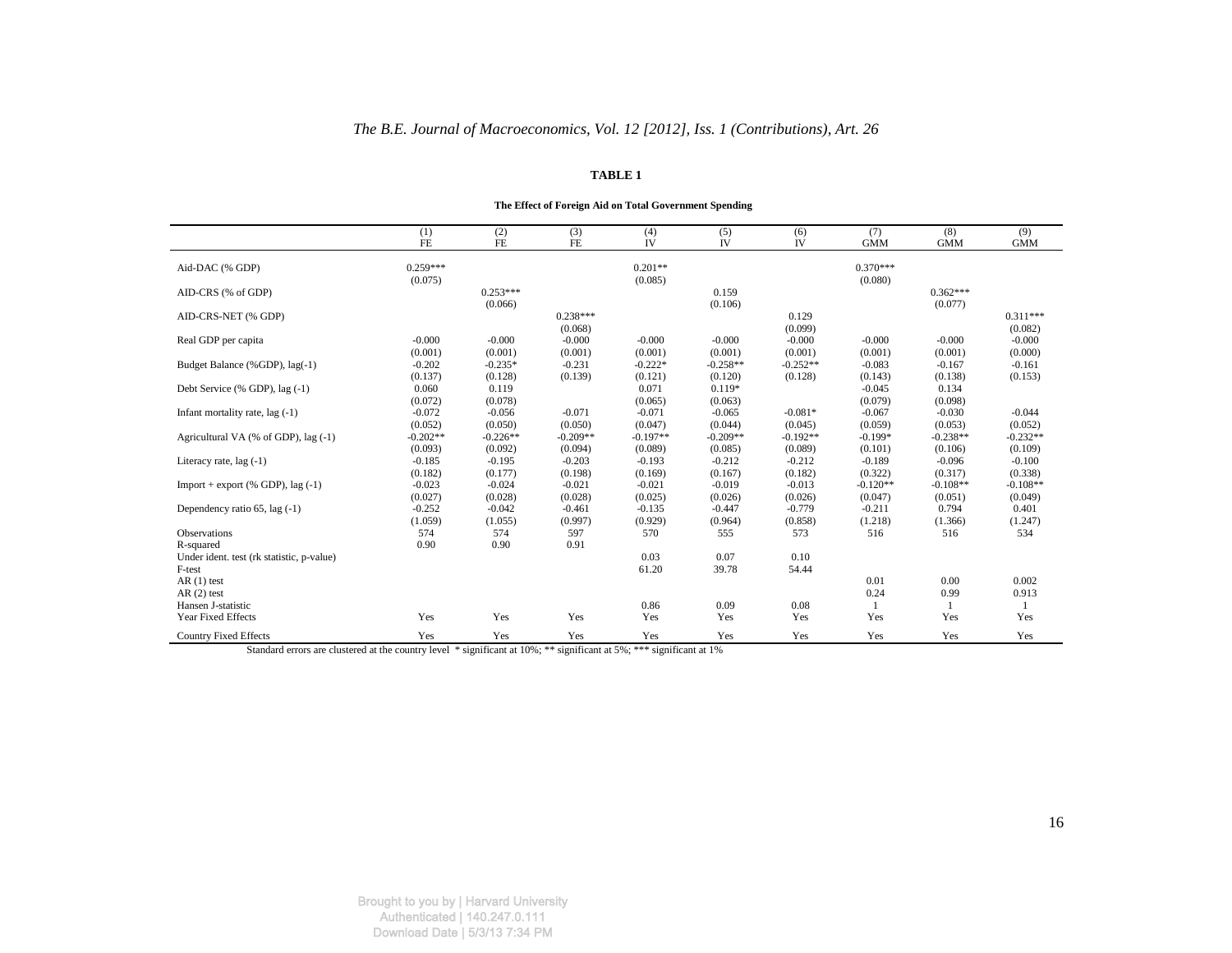In column 4-6 we report the results of our IV estimation.<sup>24</sup> The results are similar to the OLS specification: a 1 percentage-point increase in the total aid to GDP ratio is associated with approximately a 0.2 percentage-point increase in government spending relative to GDP for the Aid-DAC variable. The effects of the Aid-CRS and Aid-CRS-NET variables (columns 5 and 6) are smaller, but statistically insignificant. The results of the GMM specification (Arellano-Bond (1991) dynamic panel estimator) are reported in columns 7- 9: a 1 percentage-point increase in the total aid to GDP ratio is associated with approximately a 0.37 percentage-point increase in government spending relative to GDP for the Aid-DAC variable, a 0.36 percentage-point increase for the Aid-CRS variable, and a 0.31 percentage-point increase for the Aid-CRS-NET variable, with all three coefficients being statistically significant at the  $1\%$  level.<sup>25</sup> Overall, Table 1 provides strong evidence of fungibility at the aggregate level: since total government expenditure already includes foreign aid spending, we see that on average about  $70\%$  of total aid flows are fungible.<sup>26</sup>

Does the Composition of Aid Matter? The evidence presented in Table 1 supports the prediction that total aid is fungible, but does not identify how and if the composition of aid matters for the composition of government spending. This is an important empirical question, since previous studies have shown that the composition of government spending is critical for macroeconomic

<sup>25</sup>We have also estimated the model using the system GMM procedure of Blundell and Bond (1998). The results are broadly consistent with those reported in Table 1 and are available upon request from the authors.

<sup>26</sup>Table A4 in Appendix A reports an additional specification that includes lagged values of aid (for up to two years) along with the contemporaneous measures of aid reported in Table 1. This is done to account for the possibility that government spending from foreign aid flows can be delayed by a year or two. Further, it also captures the dynamic consequences of aid, especially when it is spent on investment goods. As can be seen from Table A4, the results are consistent with those reported in Table 1.

in columns 1 and 2 in Table 1, where our dependent variable is total aid, we control for the recipient government's debt service. Second, in column 3 we report the results for aid net of loan repayments (Aid-CRS-NET). We follow the same strategy for the IV and GMM approaches.

<sup>&</sup>lt;sup>24</sup>The results of our first stage regressions are presented in Table A6. All the exogenous variables have the expected signs (an increase in distance reduces the amount of aid received whereas common borders, religion and official language increase the amount of aid). Three of the instruments (distance, language, and religion) are statistically significant for the total foreign aid variable from the DAC data and two of them (distance and religion) are statistically significant for the total foreign aid variable from the CRS data. Our specification passes the Anderson (1984) canonical correlations likelihood-ratio test for identification and instrumental variable relevance, the Kleinbergen–Paap statistic for weak identification and the Hansen J-statistic for over-identification tests for all instruments.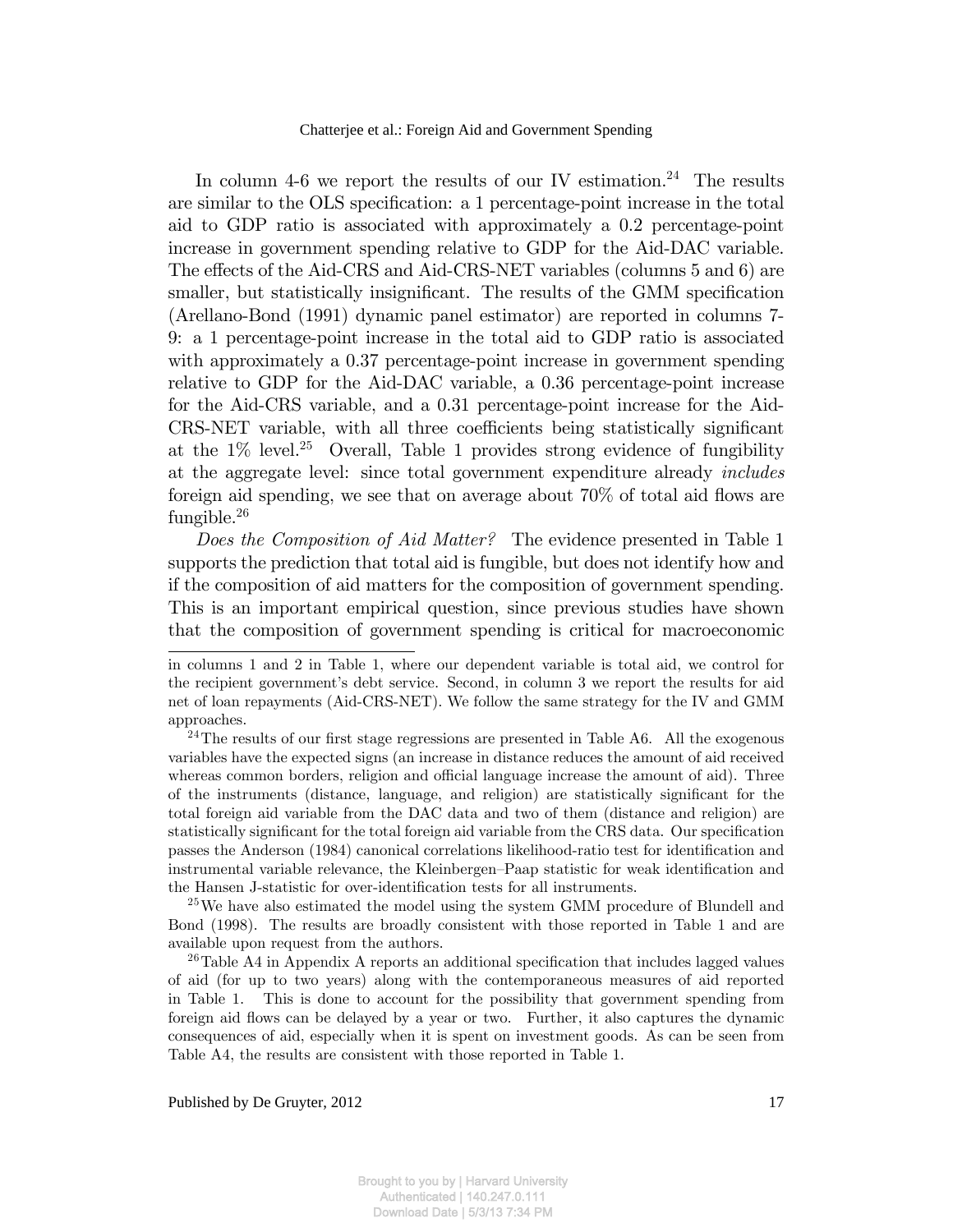performance. To shed light on the link between the composition of aid and that of government spending, we split our sample into sub-categories of foreign aid (investment aid, non-investment aid net of loan repayments, and social infrastructure aid) and match them with corresponding categories of government expenditures. Our dependent variables are now the recipient government's investment expenditures, non-investment expenditures, and social infrastructure expenditures. The independent variables are the corresponding categories for foreign aid, while the control variables remain the same as in Table 1.

The effects of the composition of aid on the composition of government spending are reported in Table 2 (for both panel fixed effects and difference GMM estimators). We regress a particular category of government expenditure on all the three categories of aid. The results from the fixed effects regressions in Table 2 suggest that a 1 percentage-point increase in the ratio of investment aid to GDP is associated with approximately a 0.12 percentage-point increase in total government investment expenditure relative to GDP (significant at the 5% level), indicating that about 90% of every dollar of investment aid is fungible (since government investment expenditure includes spending from investment aid). In comparison, we see that social infrastructure aid is less fungible than investment aid, with a corresponding crowding out of about 76%. Comparing the coefficients across the three categories of aid, non-investment aid appears to be the most fungible of the three. However, the coefficient associated with non-investment aid is not statistically significant.<sup>27</sup> These results indicate that the composition of aid does indeed effect the composition of government spending, and the degree of fungibility varies significantly across the different categories of aid.

## 3.5 Foreign Aid and Private Spending

Though we find that total aid is fungible, the results above do not suggest a cross subsidization of government spending: investment aid reduces the domestic share of public investment, but does not finance any other category of government spending. The question, then, is what type of spending does foreign aid Önance? This is no doubt a complex question, and one that is not obvious from the data. However, our theoretical results do point to one potential channel: private spending. Equations (12) and (12a) highlight a sce-

 $27\text{Since we adjust the non-investment aid variable for loan repayments, we do not include }$ debt service as a percentage of GDP as a control in Table 2. This is consistent with the specifications in columns  $3$  and  $9$  in Table 1. Table A $5$  in Appendix A reports the results from a specification where debt service is included as a control, but non-investment aid is not adjusted for loan repayments, which is consistent with columns 2 and 8 in Table 1.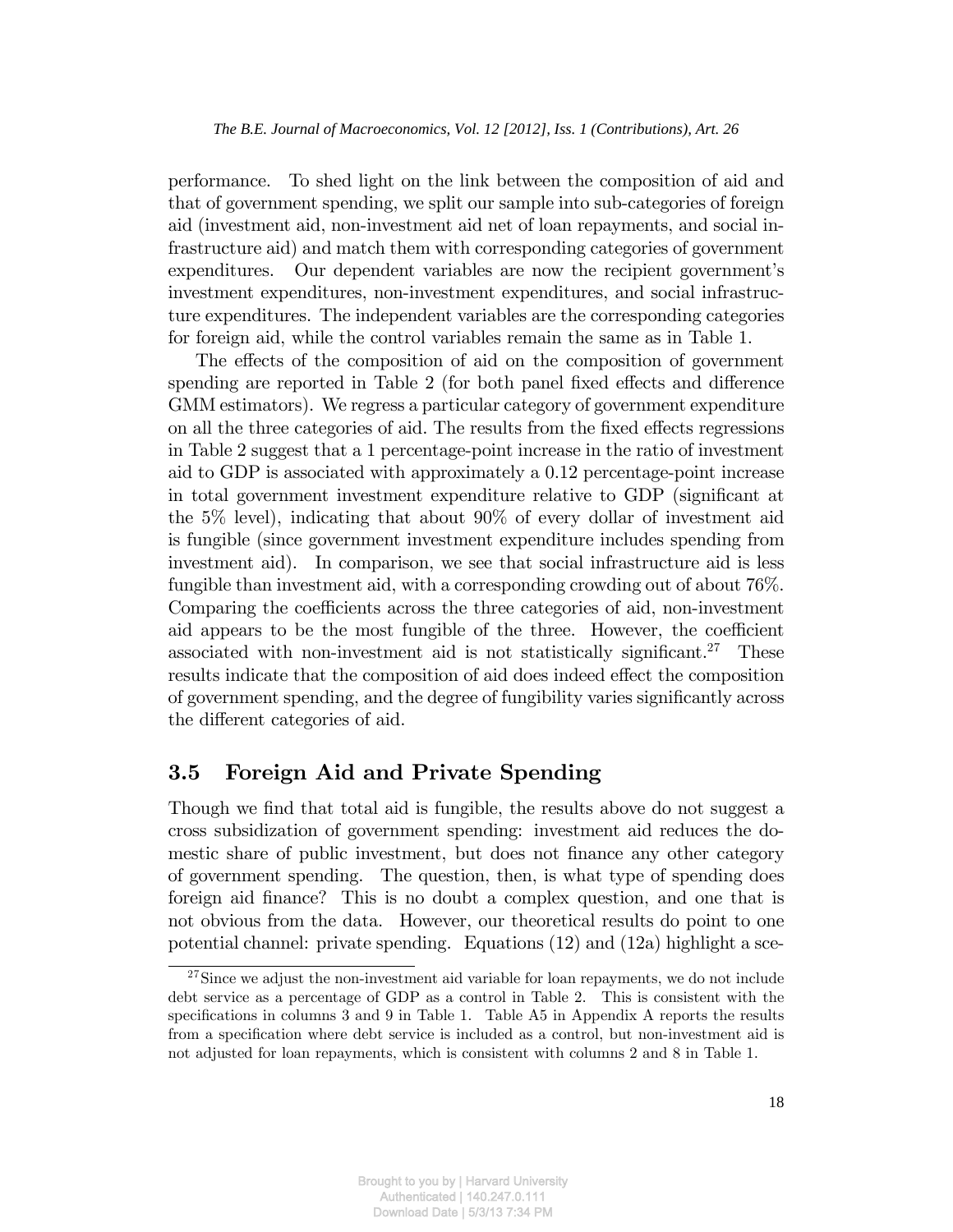## **TABLE 2**

| The Composition of Aid and the Composition of Government Spending |  |  |  |  |  |  |  |  |  |  |
|-------------------------------------------------------------------|--|--|--|--|--|--|--|--|--|--|
|-------------------------------------------------------------------|--|--|--|--|--|--|--|--|--|--|

|                                         |             |                | Dependent Variable: Category of Government Expenditure (% of GDP) |             |                |                |
|-----------------------------------------|-------------|----------------|-------------------------------------------------------------------|-------------|----------------|----------------|
|                                         | <b>FE</b>   | <b>FE</b>      | FE.                                                               | <b>GMM</b>  | <b>GMM</b>     | <b>GMM</b>     |
|                                         | Investment  | Non-Investment | Social                                                            | Investment  | Non-Investment | Social         |
|                                         | Expenditure | Expenditure    | Infrastructure                                                    | Expenditure | Expenditure    | Infrastructure |
|                                         |             |                | Expenditure                                                       |             |                | Expenditure    |
| Investment aid (% of GDP)               | $0.123**$   | 0.072          | 0.065                                                             | $0.189**$   | 0.165          | 0.004          |
|                                         | (0.054)     | (0.093)        | (0.069)                                                           | (0.071)     | (0.102)        | (0.092)        |
| Non-investment aid net (% of GDP)       | $-0.035$    | 0.036          | 0.135                                                             | $-0.003$    | $-0.036$       | $0.267**$      |
|                                         | (0.051)     | (0.112)        | (0.116)                                                           | (0.082)     | (0.121)        | (0.115)        |
| Social infrastructure aid (% of GDP)    | $-0.010$    | 0.019          | $0.239**$                                                         | $-0.126$    | 0.037          | $0.338**$      |
|                                         | (0.110)     | (0.169)        | (0.106)                                                           | (0.101)     | (0.172)        | (0.127)        |
| Real GDP per capita                     | 0.000       | $-0.000$       | $-0.000$                                                          | $-0.000$    | $-0.000$       | 0.000          |
|                                         | (0.000)     | (0.000)        | (0.000)                                                           | (0.000)     | (0.000)        | (0.000)        |
| Budget balance, lag(-1)                 | $-0.033$    | $-0.167$       | $-0.039$                                                          | $-0.097**$  | $-0.103$       | 0.004          |
|                                         | (0.038)     | (0.104)        | (0.058)                                                           | (0.046)     | (0.093)        | (0.071)        |
| Infant mortality rate, lag (-1)         | $-0.009$    | $-0.091***$    | $-0.007$                                                          | 0.017       | $-0.059**$     | $-0.024$       |
|                                         | (0.026)     | (0.026)        | (0.026)                                                           | (0.017)     | (0.023)        | (0.029)        |
| Agricultural VA (% of GDP), lag (-1)    | $-0.024$    | $-0.061$       | $-0.070$                                                          | $-0.051$    | $-0.042$       | $-0.034$       |
|                                         | (0.033)     | (0.072)        | (0.082)                                                           | (0.042)     | (0.097)        | (0.073)        |
| Literacy rate, $lag(-1)$                | $-0.043$    | 0.009          | $-0.182$                                                          | $-0.023$    | 0.114          | $-0.256$       |
|                                         | (0.094)     | (0.083)        | (0.125)                                                           | (0.148)     | (0.108)        | (0.223)        |
| Import + export (% of GDP), $\log$ (-1) | $0.021*$    | 0.001          | $-0.041**$                                                        | $-0.008$    | $-0.026$       | $-0.039$       |
|                                         | (0.011)     | (0.015)        | (0.019)                                                           | (0.017)     | (0.033)        | (0.026)        |
| Dependency ratio 65, lag (-1)           | $-0.321$    | $-0.483$       | $-0.363$                                                          | 0.328       | $-0.247$       | $-0.664$       |
|                                         | (0.717)     | (0.682)        | (0.593)                                                           | (0.627)     | (0.748)        | (0.717)        |
| Observations                            | 570         | 553            | 574                                                               | 511         | 494            | 514            |
| R-squared                               | 0.81        | 0.75           | 0.93                                                              |             |                |                |
| $AR(1)$ test                            |             |                |                                                                   | 0.00        | 0.04           | 0.13           |
| $AR(2)$ test                            |             |                |                                                                   | 0.14        | 0.51           | 0.76           |
| Hansen J-statistic                      |             |                |                                                                   |             |                |                |
| Year Fixed Effects                      | Yes         | Yes            | Yes                                                               | Yes         | Yes            | Yes            |
| <b>Country Fixed Effects</b>            | Yes         | Yes            | Yes                                                               | Yes         | Yes            | Yes            |

Standard errors are clustered at the country level \* significant at 10%; \*\*\* significant at 5%; \*\*\* significant at 1%

Brought to you by | Harvard University Authenticated | 140.247.0.111 Download Date | 5/3/13 7:34 PM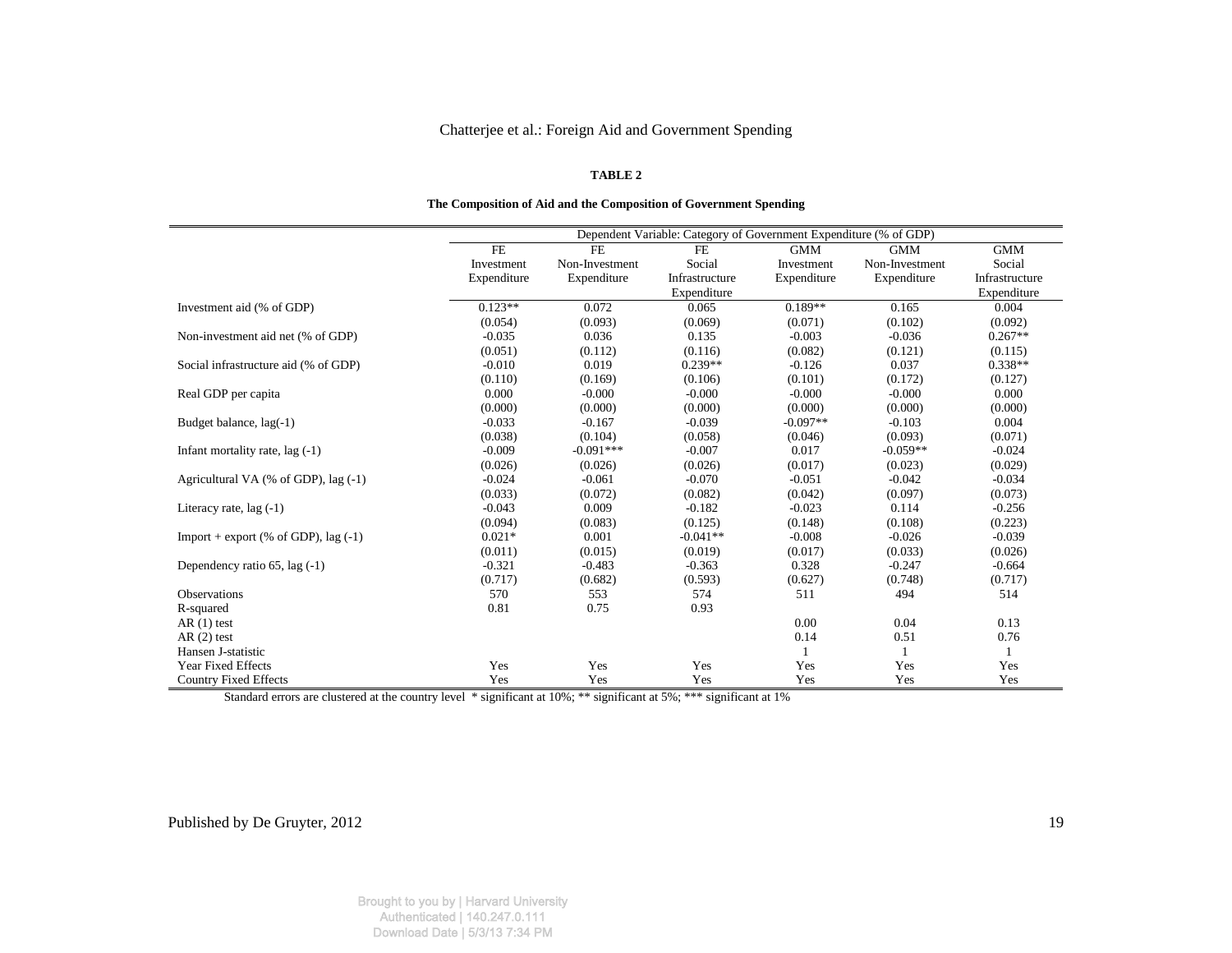## *The B.E. Journal of Macroeconomics, Vol. 12 [2012], Iss. 1 (Contributions), Art. 26*

#### **TABLE 3**

| Variable (% GDP)             | (1)        | (2)        | (3)        | (4)        | (5)        | (6)        | (7)        | (8)        | (9)       | (10)       |
|------------------------------|------------|------------|------------|------------|------------|------------|------------|------------|-----------|------------|
|                              | Private    | Private    | Private    | Private    | Private    | Hous.      | Hous.      | Hous.      | Hous.     | Hous.      |
|                              | Investment | Investment | Investment | Investment | Investment | Cons.      | Cons.      | Cons.      | Cons.     | Cons.      |
| Aid-DAC                      | $-0.014$   |            |            |            |            | $0.542***$ |            |            |           |            |
|                              | (0.027)    |            |            |            |            | (0.139)    |            |            |           |            |
| Aid-CRS                      |            | 0.032      |            |            |            |            | $0.398***$ |            |           |            |
|                              |            | (0.022)    |            |            |            |            | (0.106)    |            |           |            |
| Aid-CRS-NET                  |            |            | 0.029      |            |            |            |            | $0.409***$ |           |            |
|                              |            |            | (0.026)    |            |            |            |            | (0.116)    |           |            |
| Investment aid               |            |            |            | 0.046      | 0.038      |            |            |            | $0.216*$  | $0.226*$   |
|                              |            |            |            | (0.037)    | (0.036)    |            |            |            | (0.119)   | (0.119)    |
| Non-investment aid net       |            |            |            | $-0.018$   |            |            |            |            | $0.607**$ |            |
|                              |            |            |            | (0.041)    |            |            |            |            | (0.246)   |            |
| Non-investment aid           |            |            |            |            | 0.001      |            |            |            |           | $0.572***$ |
|                              |            |            |            |            | (0.035)    |            |            |            |           | (0.184)    |
| Social Infrastructure aid    |            |            |            | 0.058      | 0.054      |            |            |            | 0.409     | 0.361      |
|                              |            |            |            | (0.080)    | (0.083)    |            |            |            | (0.438)   | (0.425)    |
| Observations                 | 756        | 752        | 752        | 713        | 701        | 1434       | 1400       | 1400       | 1253      | 1234       |
| R-squared                    | 0.92       | 0.92       | 0.92       | 0.93       | 0.93       | 0.84       | 0.83       | 0.83       | 0.84      | 0.84       |
| <b>Year Fixed Effects</b>    | Yes        | Yes        | Yes        | Yes        | Yes        | Yes        | Yes        | Yes        | Yes       | Yes        |
| <b>Country Fixed Effects</b> | Yes        | Yes        | Yes        | Yes        | Yes        | Yes        | Yes        | Yes        | Yes       | Yes        |

**The Effect of Foreign Aid (and its Composition) on Private Investment and Household Consumption (Fixed Effects)** 

Standard errors are clustered at the country level. \* significant at 10%; \*\* significant at 5%; \*\*\* significant at 1%. The private investment regressions control for lagged private investment, domestic savings, openness to trade, per capita GDP growth, inflation and the interest rate spread (the difference between the lending rate and the deposit rate). The consumption regressions control for per capita GDP growth, trade, and inflation. All control variables are taken from the WDI dataset.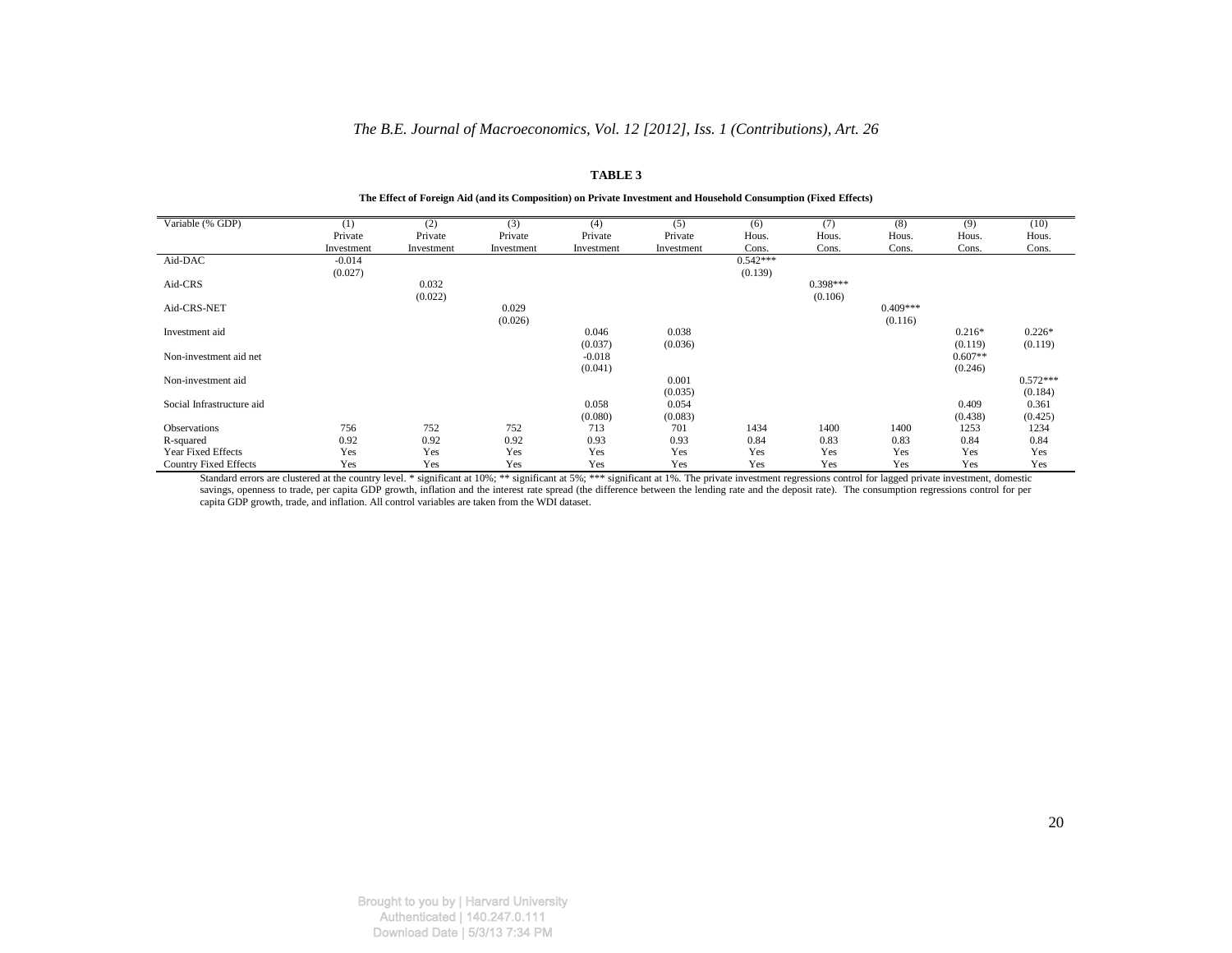#### **TABLE 4**

#### **The Effect of Foreign Aid (and its Composition) on Private Investment and Household Consumption (GMM)**

|                              | (1)        | (2)        | (3)        | (4)        | (5)        | (6)        | (7)        | (8)        | (9)        | (10)       |
|------------------------------|------------|------------|------------|------------|------------|------------|------------|------------|------------|------------|
|                              | Private    | Private    | Private    | Private    | Private    | Hous.      | Hous.      | Hous.      | Hous.      | Hous.      |
|                              | Investment | Investment | Investment | Investment | Investment | Cons.      | Cons.      | Cons.      | Cons.      | Cons.      |
| Aid-DAC                      | 0.040      |            |            |            |            | $0.578***$ |            |            |            |            |
|                              | (0.035)    |            |            |            |            | (0.160)    |            |            |            |            |
| Aid-CRS                      |            | 0.034      |            |            |            |            | $0.369***$ |            |            |            |
|                              |            | (0.027)    |            |            |            |            | (0.134)    |            |            |            |
| Aid-CRS-NET                  |            |            | 0.035      |            |            |            |            | $0.386***$ |            |            |
|                              |            |            | (0.031)    |            |            |            |            | (0.136)    |            |            |
| Investment aid               |            |            |            | $-0.000$   | $-0.003$   |            |            |            | $0.252**$  | $0.257**$  |
|                              |            |            |            | (0.048)    | (0.047)    |            |            |            | (0.114)    | (0.113)    |
| Non-investment aid net       |            |            |            | 0.021      |            |            |            |            | $0.601***$ |            |
|                              |            |            |            | (0.047)    |            |            |            |            | (0.225)    |            |
| Non-investment aid           |            |            |            |            | 0.021      |            |            |            |            | $0.561***$ |
|                              |            |            |            |            | (0.037)    |            |            |            |            | (0.168)    |
| Social Infrastructure aid    |            |            |            | 0.102      | 0.100      |            |            |            | 0.446      | 0.395      |
|                              |            |            |            | (0.089)    | (0.092)    |            |            |            | (0.412)    | (0.399)    |
| <b>Observations</b>          | 699        | 695        | 695        | 656        | 644        | 1372       | 1337       | 1337       | 1189       | 1170       |
| $AR(1)$ test                 | 0.00       | 0.00       | 0.00       | 0.00       | 0.00       | 0.01       | 0.01       | 0.01       | 0.03       | 0.03       |
| $AR(2)$ test                 | 0.05       | 0.05       | 0.05       | 0.22       | 0.14       | 0.10       | 0.14       | 0.13       | 0.23       | 0.27       |
| Hansen J-statistic           |            |            |            |            |            |            |            |            |            |            |
| Year Fixed effects           | yes        | yes        | yes        | yes        | yes        | yes        | yes        | yes        | yes        | yes        |
| <b>Country Fixed Effects</b> | yes        | yes        | yes        | yes        | yes        | yes        | yes        | yes        | yes        | yes        |

Standard errors are clustered at the country level. \* significant at 10%; \*\* significant at 5%; \*\*\* significant at 1%. The private investment regressions control for lagged private investment, domestic savings, openness to trade, per capita GDP growth, inflation and the interest rate spread (the difference between the lending rate and the deposit rate). The consumption regressions control for per cap

Published by De Gruyter, 2012

Brought to you by | Harvard University Authenticated | 140.247.0.111 Download Date | 5/3/13 7:34 PM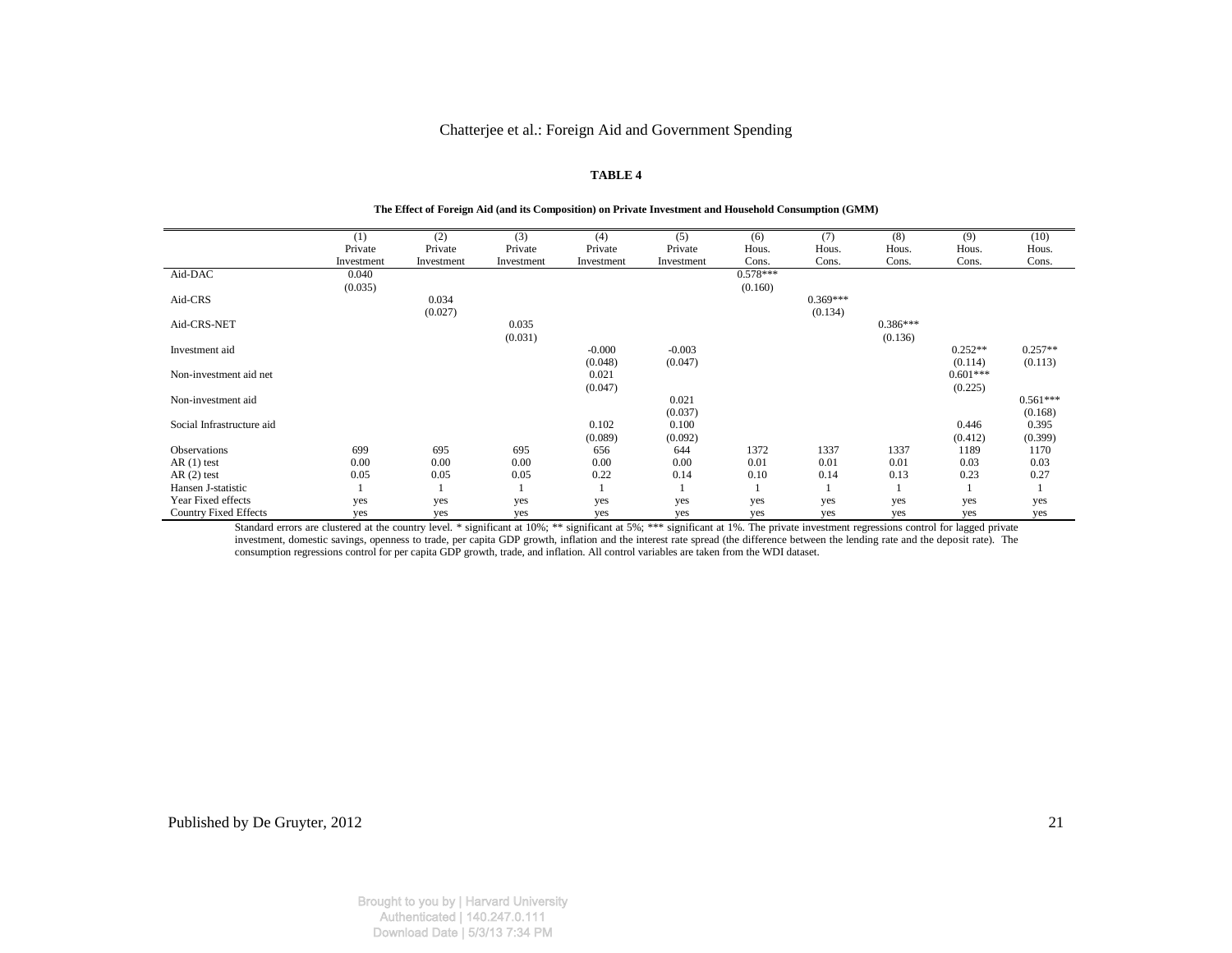nario where aid may have no effect on private investment (and consequently, growth), but would finance an increase in private consumption. In this section, we test this simple prediction.

Table 3 presents a summary of our results from fixed-effects regressions relating foreign aid and its composition to private investment and household consumption. Columns (1)-(5) indicate that foreign aid or its composition has no significant effect on private investment expenditures.<sup>28</sup> Columns  $(6)-(10)$ report the effects of aid and its composition on household consumption expenditures. The findings are broadly consistent with theory: a 1 percentage-point increase in the aid to GDP ratio increases the household consumption-GDP ratio by approximately 0.54 percentage points for the Aid-DAC variable, 0.40 percentage points for the Aid-CRS variable, and 0.41 percentage points for the Aid-CRS-NET variable (all significant at the  $1\%$  level). Moreover, the composition of aid matters too: a 1 percentage-point increase in the investment aid-GDP ratio increases household consumption by about 0.22 percentage points (significant at the  $10\%$  level). Non-investment aid increase household consumption by amounts larger than investment aid, whereas social infrastructure aid is not significant. The corresponding difference GMM results are reported in Table 4. These results suggest that aid, by crowding out domestic public spending, might be financing private consumption on the margin. The transmission mechanism could be through government transfer programs such as unemployment benefits or subsidies.

## 4 Conclusions

In this paper, we examine whether aid inflows are fungible and how the degree of fungibility varies across different sub-categories of aid. We show how the composition of aid, often determined by donors, plays a crucial role in determining the composition of government expenditures in aid-recipient countries and, as a consequence, its impact on macroeconomic performance.

Embedding foreign aid, its allocation, and government spending in an endogenous growth framework, we highlight possible scenarios in which an injection of foreign aid might affect domestic resource allocation, with respect to both public and private expenditures. We show that when aid is fungible, the crowding out of domestic government investment may be large enough to

 $28$ We have also tested for the effect of aid and its composition on GDP growth, using a specification that is quite standard in the empirical aid-growth literature. Consistent with existing results, we find no statistically significant relationship between the two. These results are not reported, but are available upon request.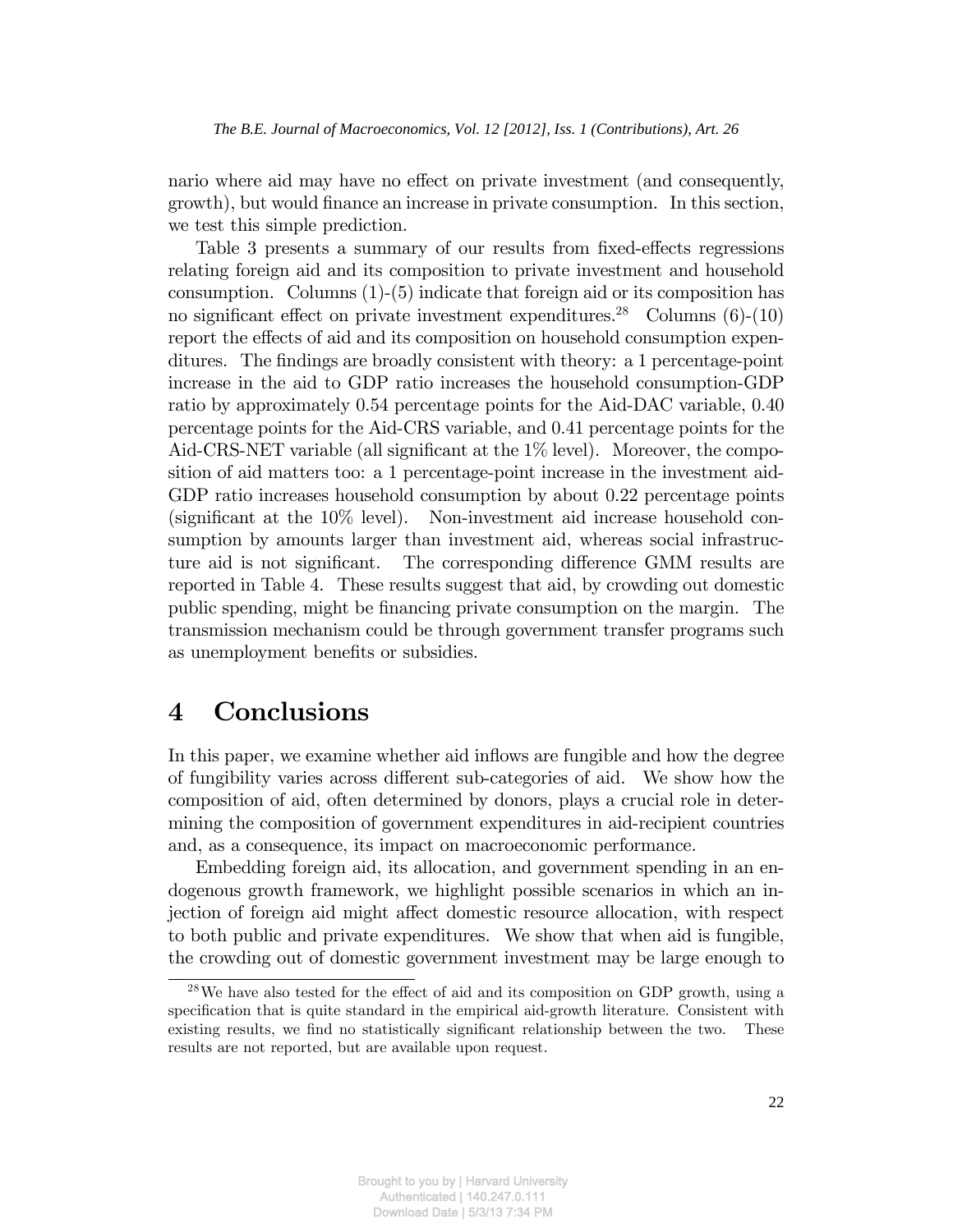offset the increase in aid allocated to public investment. Our theoretical framework generates some interesting hypotheses which we then confront with data. The empirical findings are consistent with our theoretical predictions: we find strong evidence of fungibility at the aggregate level, with almost 70 percent of total aid being fungible in our sample. When aid and government spending are disaggregated into different sub-categories, we find that the degree of fungibility varies substantially across different categories of aid. Finally, we confirm that there is no statistically significant relationship between foreign aid and private investment, but aid does have a strong positive impact on household consumption. We address the issue of endogeneity in all our regressions using GMM and standard instrumental variable procedures, and our results remain robust to the instrumentation of foreign aid.

In summary, this paper is related to a growing body of work which, rather than directly testing the effect of foreign aid on growth, attempts to identify indirect mechanisms through which foreign aid may impinge on macroeconomic performance. Our results provide useful insights for the design and implementation of foreign aid programs. Recently, much of the theoretical literature on foreign aid has focused on tying aid to public investment, in order to realize large growth and investment effects. In fact, more than two-thirds of all aid flows to the developing world are "tied" to public investment (e.g. infrastructure projects). Our findings, therefore, serve as a caution to donors imposing specific tying restrictions on recipients. Of course, the problem of fungibility is also a political economy issue and is probably intricately linked with factors such as rent-seeking, corruption, the institutional environment of recipients and their strategic relationships with donors. We believe that our results will provide insights into how the above factors can be integrated into a more comprehensive analysis of foreign aid and its impact on macroeconomic performance.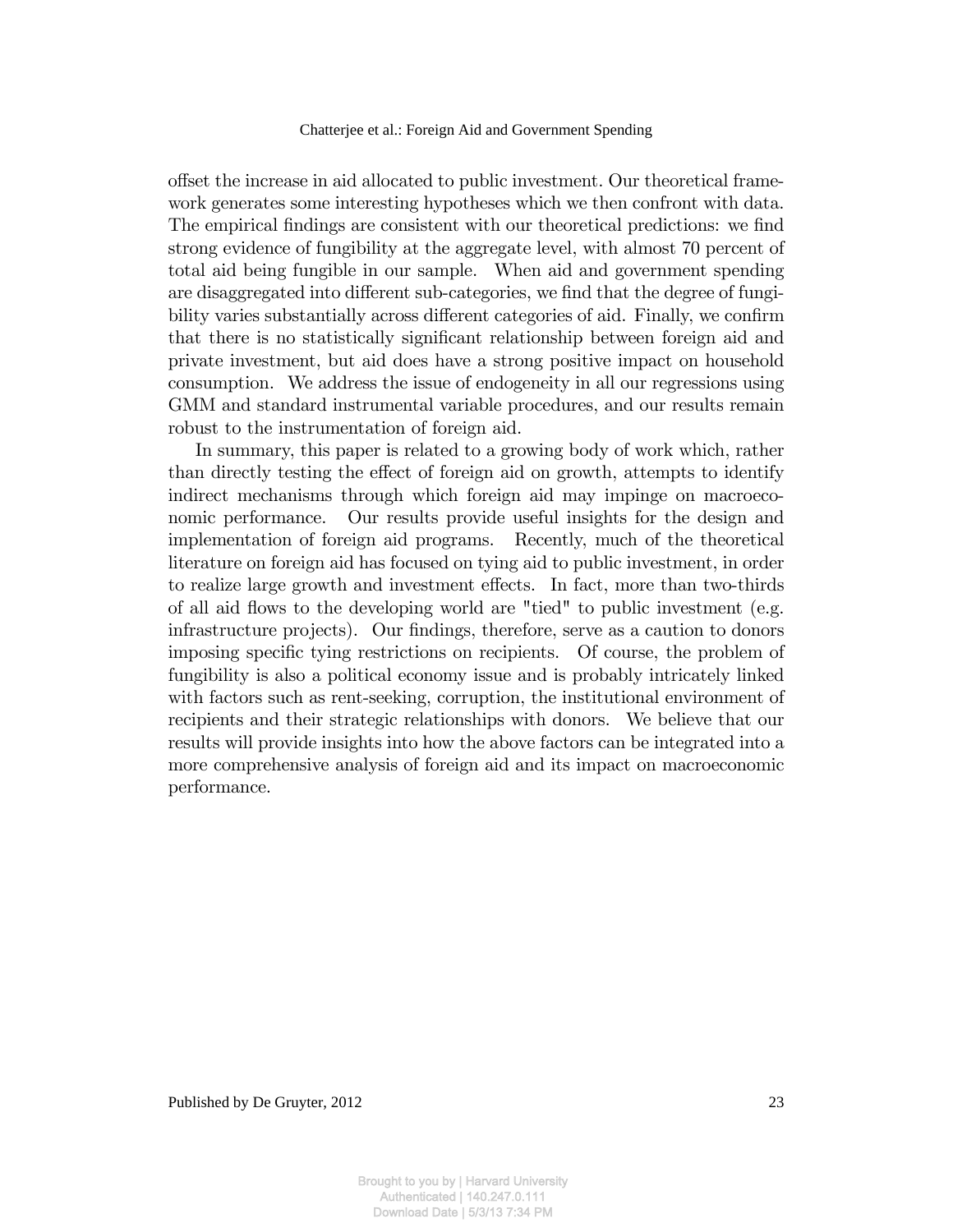## **APPENDIX A TABLE A1. List of Aid-Recipient Countries**

Argentina, Bahrain, Barbados, Belarus, Belize, Bolivia, Brazil, Bulgaria, Burkina Faso, Burundi, Cameroon, Central African Rep., Chad, Chile, Colombia, Congo - Rep., Costa Rica, Cote d'Ivoire, Croatia, Cyprus, Dominican Republic, Egypt, El Salvador, Estonia, Ethiopia, Guatemala, Honduras, Hungary, India, Indonesia, Iran, Jamaica, Kazakhstan, Kuwait, Latvia, Lesotho, Malaysia, Mali, Malta, Mauritania, Mauritius, Mexico, Mongolia, Morocco, Nepal, Nicaragua, Niger, Pakistan, Panama, Paraguay, Peru, Romania, Russia, Rwanda, Senegal, Singapore, Slovenia, Sri Lanka, Syria, Tajikistan, Thailand, Togo, Trinidad & Tobago, Tunisia, Turkey, Uruguay, Venezuela.

#### **TABLE A2. List of Donor countries (IV regression)**

Australia, Austria, Belgium, Canada, Denmark, Finland, Japan, France, Germany, Greece, Ireland, Italy, Luxembourg, Netherlands, New Zealand, Norway, Portugal, Spain, Sweden, Switzerland, United Kingdom, United States.

| <b>Variable</b>                                                             | Mean     | Std. Dev. | Min          | <b>Max</b> | <b>Observations</b> |
|-----------------------------------------------------------------------------|----------|-----------|--------------|------------|---------------------|
| $(% \mathcal{L}_{0}$ (% of GDP)<br>Total expenditure<br>(excluding defense) | 22.96231 | 9.929409  | .0275524     | 56.08927   | $N = 1019$          |
| Investment expenditure                                                      | 5.684408 | 4.034981  | .0033656     | 25.72717   | $N = 1048$          |
| Non-investment expenditure                                                  | 3.887969 | 3.568834  | 1.43e-06     | 23.37628   | $N = 988$           |
| Social infrastructure expenditure                                           | 13.81117 | 7.381383  | .021869      | 55.66596   | $N = 1058$          |
| Aid DAC                                                                     | 4.963536 | 6.418934  | $-.5458025$  | 48.14704   | $N = 1727$          |
| Aid CRS                                                                     | 3.922629 | 5.361861  | 4.30e-06     | 41.02941   | $N = 1618$          |
| Aid CRS NET (corrected for debt service)                                    | 3.746426 | 5.130569  | $\Omega$     | 40.64296   | $N = 1618$          |
| Investment aid (CRS)                                                        | 1.729454 | 2.525373  | 2.12e-06     | 22.93244   | $N = 1525$          |
| Non-investment aid (CRS)                                                    | 1.476227 | 2.519797  | 9.31e-10     | 22.22922   | $N = 1571$          |
| Non-investment aid NET (CRS)                                                | 1.294753 | 2.246049  | $-.231557$   | 22.22922   | $N = 1571$          |
| Social infrastructure aid (CRS)                                             | .9368216 | 1.608255  | $\mathbf{0}$ | 17.5981    | $N = 1484$          |

#### **TABLE A3. Summary Statistics**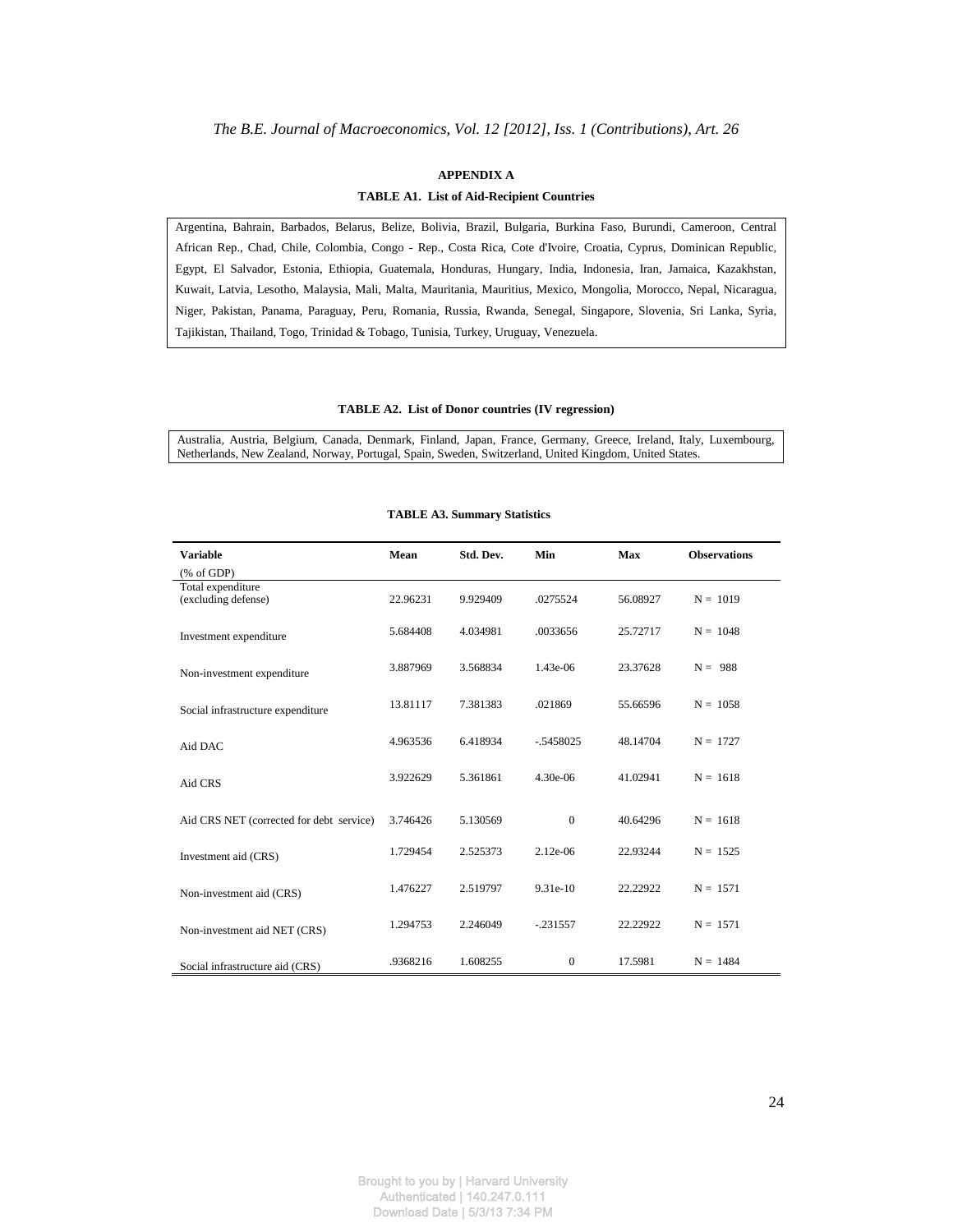#### **TABLE A4**

#### **The Effect of Foreign Aid on Total Government Spending (Including Lagged Values for Aid)**

|                                    | (1)        | (2)        | (3)        |
|------------------------------------|------------|------------|------------|
|                                    | <b>FE</b>  | <b>FE</b>  | <b>FE</b>  |
| Aid-DAC (% GDP)                    | 0.092      |            |            |
|                                    | (0.090)    |            |            |
| Aid-DAC (% GDP), $lag(-1)$         | $0.192**$  |            |            |
|                                    | (0.075)    |            |            |
| Aid-DAC (% GDP), $lag(-2)$         | 0.092      |            |            |
|                                    | (0.071)    |            |            |
| Aid-CRS (% GDP)                    |            | $0.154***$ |            |
|                                    |            | (0.047)    |            |
| Aid-CRS $(%$ GDP), $lag(-1)$       |            | $0.131*$   |            |
|                                    |            | (0.074)    |            |
| Aid-CRS $(%$ GDP), lag $(-2)$      |            | $0.135***$ |            |
|                                    |            | (0.041)    |            |
| Aid-CRS-Net (% GDP)                |            |            | $0.132**$  |
|                                    |            |            | (0.050)    |
| Aid-CRS-Net $(\%$ GDP), $lag(-1)$  |            |            | 0.095      |
|                                    |            |            | (0.063)    |
| Aid-CRS-Net (% GDP), lag(-2)       |            |            | $0.180***$ |
|                                    |            |            | (0.048)    |
| Real GDP per capita                | 0.000      | $-0.000$   | $-0.000$   |
|                                    | (0.001)    | (0.001)    | (0.001)    |
| Budget balance (% GDP), lag(-1)    | $-0.238*$  | $-0.233*$  | $-0.240*$  |
|                                    | (0.120)    | (0.131)    | (0.131)    |
| Debt service (% GDP), lag(-1)      | 0.029      | 0.067      |            |
|                                    | (0.082)    | (0.069)    |            |
| Infant mortality rate, $lag(-1)$   | $-0.040$   | $-0.035$   | $-0.049$   |
|                                    | (0.057)    | (0.056)    | (0.056)    |
| Agricultural VA (% GDP), lag (-1)  | $-0.221**$ | $-0.256**$ | $-0.246**$ |
|                                    | (0.103)    | (0.101)    | (0.102)    |
| Literacy rate, $lag(-1)$           | $-0.129$   | $-0.183$   | $-0.195$   |
|                                    | (0.178)    | (0.172)    | (0.191)    |
| Import + export (% GDP), $lag(-1)$ | $-0.020$   | $-0.022$   | $-0.019$   |
|                                    | (0.025)    | (0.025)    | (0.025)    |
| Dependency ratio $65$ , lag(-1)    | $-0.268$   | $-0.128$   | $-0.394$   |
|                                    | (1.140)    | (1.120)    | (1.071)    |
| Observations                       | 565        | 557        | 578        |
| R-squared                          | 0.91       | 0.91       | 0.91       |

Standard errors are clustered at the country level \* significant at 10%; \*\* significant at 5%; \*\*\* significant at 1%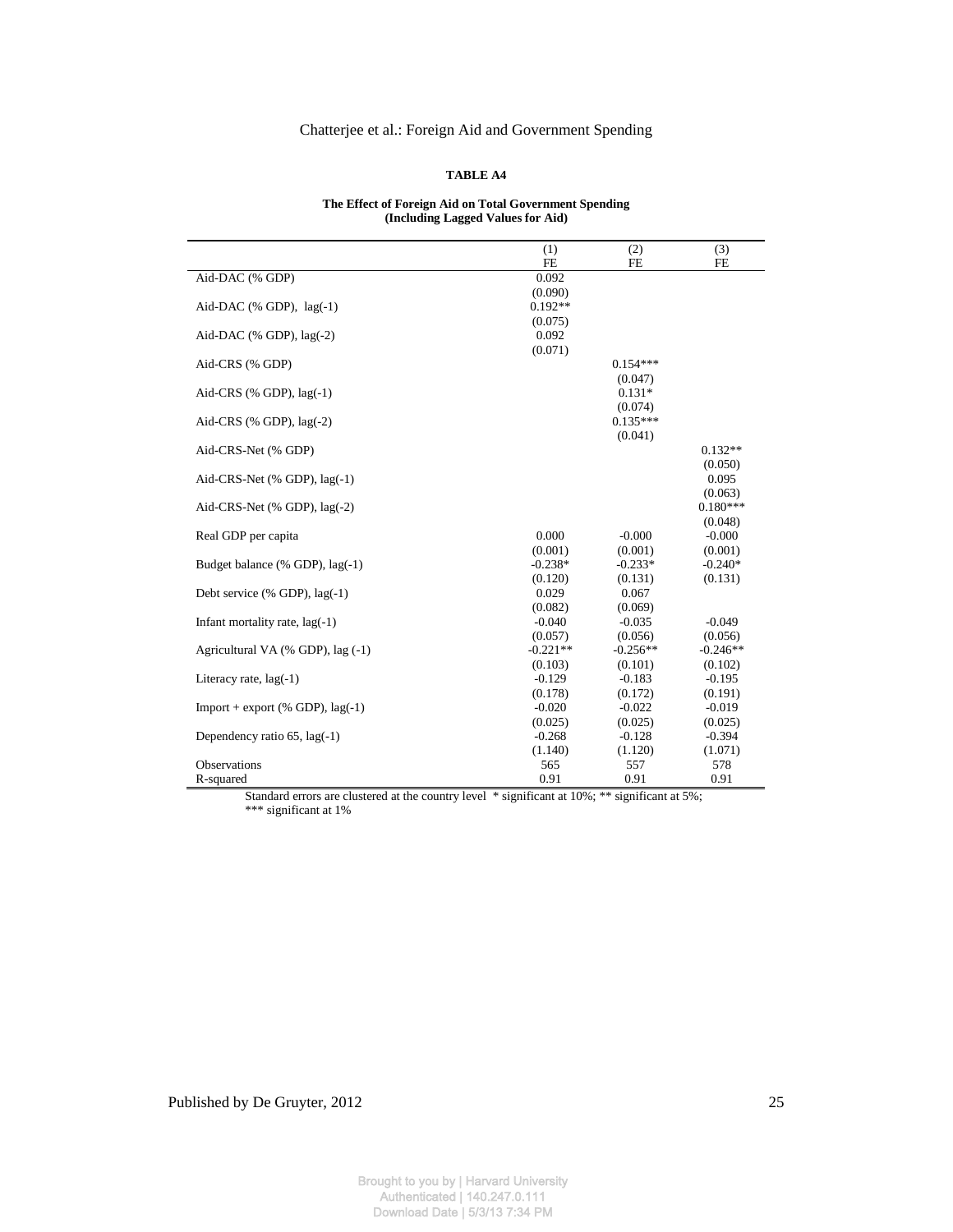## **TABLE A5**

#### **The Composition of Aid and the Composition of Government Spending (Controlling for Debt Service)**

|                                          |                           |                                   | Dependent Variable: Category of Government Expenditure (% of GDP) |                           |                                   |                                         |
|------------------------------------------|---------------------------|-----------------------------------|-------------------------------------------------------------------|---------------------------|-----------------------------------|-----------------------------------------|
|                                          | FE                        | FE                                | FE                                                                | <b>GMM</b>                | $\overline{\text{GMM}}$           | GMM                                     |
|                                          | Investment<br>Expenditure | Non-<br>Investment<br>Expenditure | Social<br>Infrastructure<br>Expenditure                           | Investment<br>Expenditure | Non-<br>Investment<br>Expenditure | Social<br>Infrastructure<br>Expenditure |
| Investment aid (% GDP)                   | $0.118**$                 | 0.063                             | 0.069                                                             | $0.180***$                | 0.129                             | 0.040                                   |
|                                          | (0.053)                   | (0.090)                           | (0.073)                                                           | (0.065)                   | (0.101)                           | (0.092)                                 |
| Non-investment aid (% of GDP)            | $-0.005$                  | 0.128                             | 0.108                                                             | 0.032                     | 0.095                             | 0.219                                   |
|                                          | (0.031)                   | (0.128)                           | (0.140)                                                           | (0.073)                   | (0.157)                           | (0.169)                                 |
| Social infrastructure aid (% GDP)        | $-0.016$                  | $-0.027$                          | $0.229**$                                                         | $-0.157$                  | 0.031                             | $0.312***$                              |
|                                          | (0.113)                   | (0.147)                           | (0.087)                                                           | (0.101)                   | (0.153)                           | (0.113)                                 |
| Real GDP per capita                      | 0.000                     | 0.000                             | $-0.000$                                                          | $-0.000$                  | 0.000                             | 0.000                                   |
|                                          | (0.000)                   | (0.000)                           | (0.000)                                                           | (0.000)                   | (0.000)                           | (0.001)                                 |
| Budget balance, lag(-1)                  | $-0.032$                  | $-0.172$                          | $-0.046$                                                          | $-0.107**$                | $-0.106$                          | $-0.005$                                |
|                                          | (0.040)                   | (0.106)                           | (0.048)                                                           | (0.047)                   | (0.097)                           | (0.062)                                 |
| Total debt service (% GDP), lag (-<br>1) | 0.013                     | 0.044                             | 0.077                                                             | 0.033                     | 0.106                             | 0.033                                   |
|                                          | (0.030)                   | (0.041)                           | (0.049)                                                           | (0.031)                   | (0.069)                           | (0.065)                                 |
| Infant mortality rate, lag(-1)           | $-0.006$                  | $-0.094***$                       | 0.005                                                             | 0.024                     | $-0.067***$                       | 0.001                                   |
|                                          | (0.026)                   | (0.027)                           | (0.025)                                                           | (0.017)                   | (0.025)                           | (0.027)                                 |
| Agricultural VA (% GDP), lag(-1)         | $-0.031$                  | $-0.060$                          | $-0.077$                                                          | $-0.057$                  | $-0.051$                          | $-0.027$                                |
|                                          | (0.033)                   | (0.071)                           | (0.081)                                                           | (0.039)                   | (0.095)                           | (0.072)                                 |
| Literacy rate, $lag(-1)$                 | $-0.049$                  | 0.002                             | $-0.191*$                                                         | $-0.014$                  | 0.100                             | $-0.153$                                |
|                                          | (0.099)                   | (0.086)                           | (0.113)                                                           | (0.133)                   | (0.116)                           | (0.203)                                 |
| Import + export $(%$ (% GDP), lag(-1)    | $0.020*$                  | $-0.002$                          | $-0.041**$                                                        | $-0.009$                  | $-0.025$                          | $-0.038$                                |
|                                          | (0.011)                   | (0.016)                           | (0.019)                                                           | (0.018)                   | (0.033)                           | (0.026)                                 |
| Dependency ratio 65, lag(-1)             | $-0.212$                  | $-0.733$                          | 0.003                                                             | 0.362                     | $-0.586$                          | 0.194                                   |
|                                          | (0.813)                   | (0.789)                           | (0.581)                                                           | (0.757)                   | (0.817)                           | (0.775)                                 |
| Observations                             | 550                       | 533                               | 554                                                               | 493                       | 476                               | 496                                     |
| R-squared                                | 0.81                      | 0.75                              | 0.93                                                              |                           |                                   |                                         |
| $AR(1)$ test                             |                           |                                   |                                                                   | 0.00                      | 0.05                              | 0.14                                    |
| $AR(2)$ test                             |                           |                                   |                                                                   | 0.21                      | 0.52                              | 0.62                                    |
| Hansen J-statistic                       |                           |                                   |                                                                   | $\mathbf{1}$              | $\mathbf{1}$                      | 1                                       |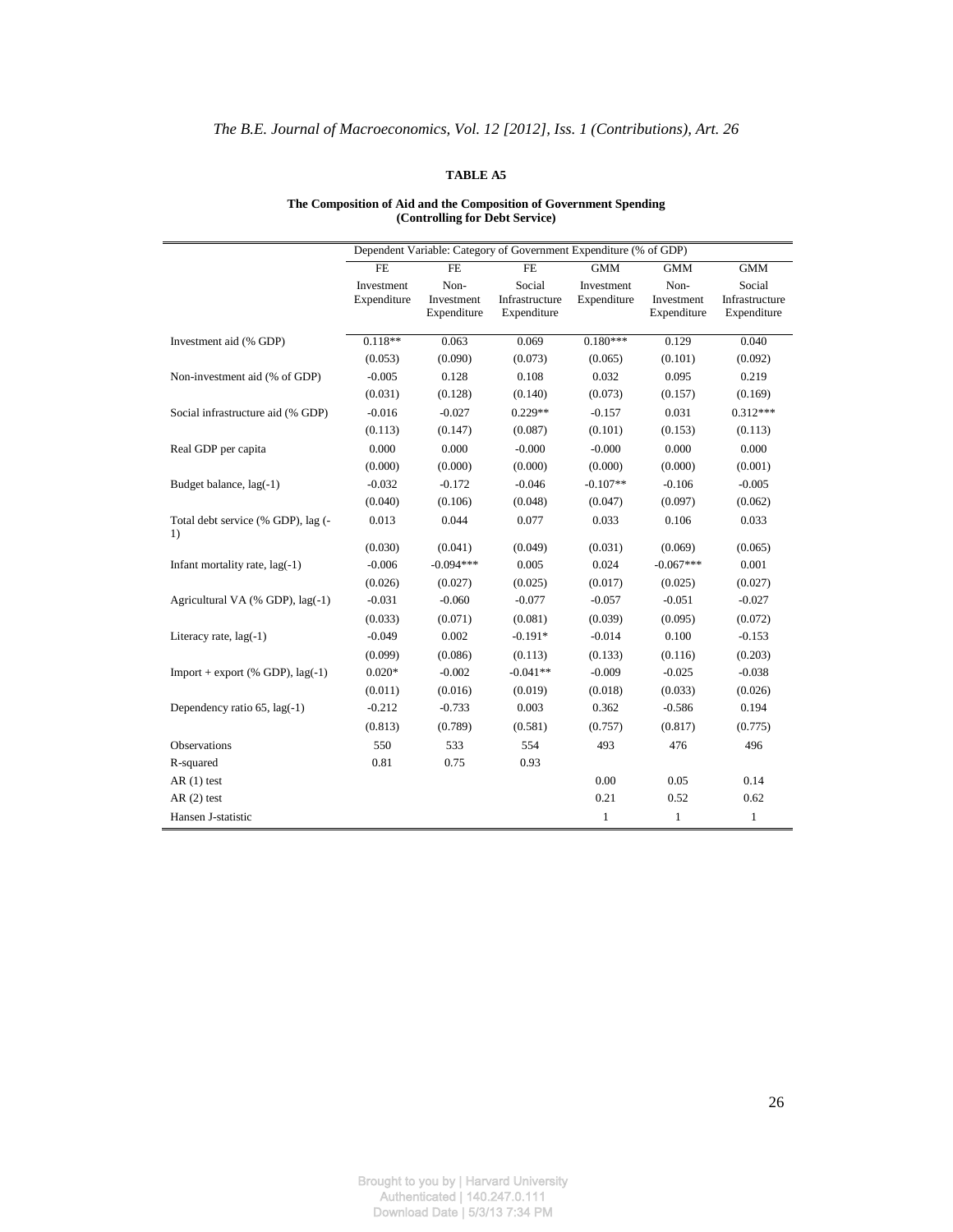## **TABLE A6**

## **First-Stage Instrumental Variables (IV) Regressions**

| Variable            | Dependent Variable  |                     |                        |  |  |  |
|---------------------|---------------------|---------------------|------------------------|--|--|--|
|                     | Aid DAC<br>% of GDP | Aid CRS<br>% of GDP | Aid CRS net<br>(% GDPP |  |  |  |
| Aid/Distance        | 2601.95***          | 3027.41**           | 1771.39**              |  |  |  |
|                     | (775.27)            | (1397.2)            | 861.26                 |  |  |  |
| Aid*Border          | 1.031               | $-7.653$            | $-2.163$               |  |  |  |
|                     | (13.21)             | (13.06)             | (11.48)                |  |  |  |
| Aid*Language        | $0.803***$          | 0.318               | 0.357                  |  |  |  |
|                     | (0.216)             | (0.426)             | (0.354)                |  |  |  |
| Aid*Religion        | $0.718***$          | $0.771*$            | $1.055***$             |  |  |  |
|                     | (0.188)             | (0.405)             | (0.281)                |  |  |  |
| <b>Observations</b> | 570                 | 555                 | 573                    |  |  |  |

Standard errors are clustered at the country level. \* significant at 10%; \*\* significant at 5%; \*\*\* significant at 1%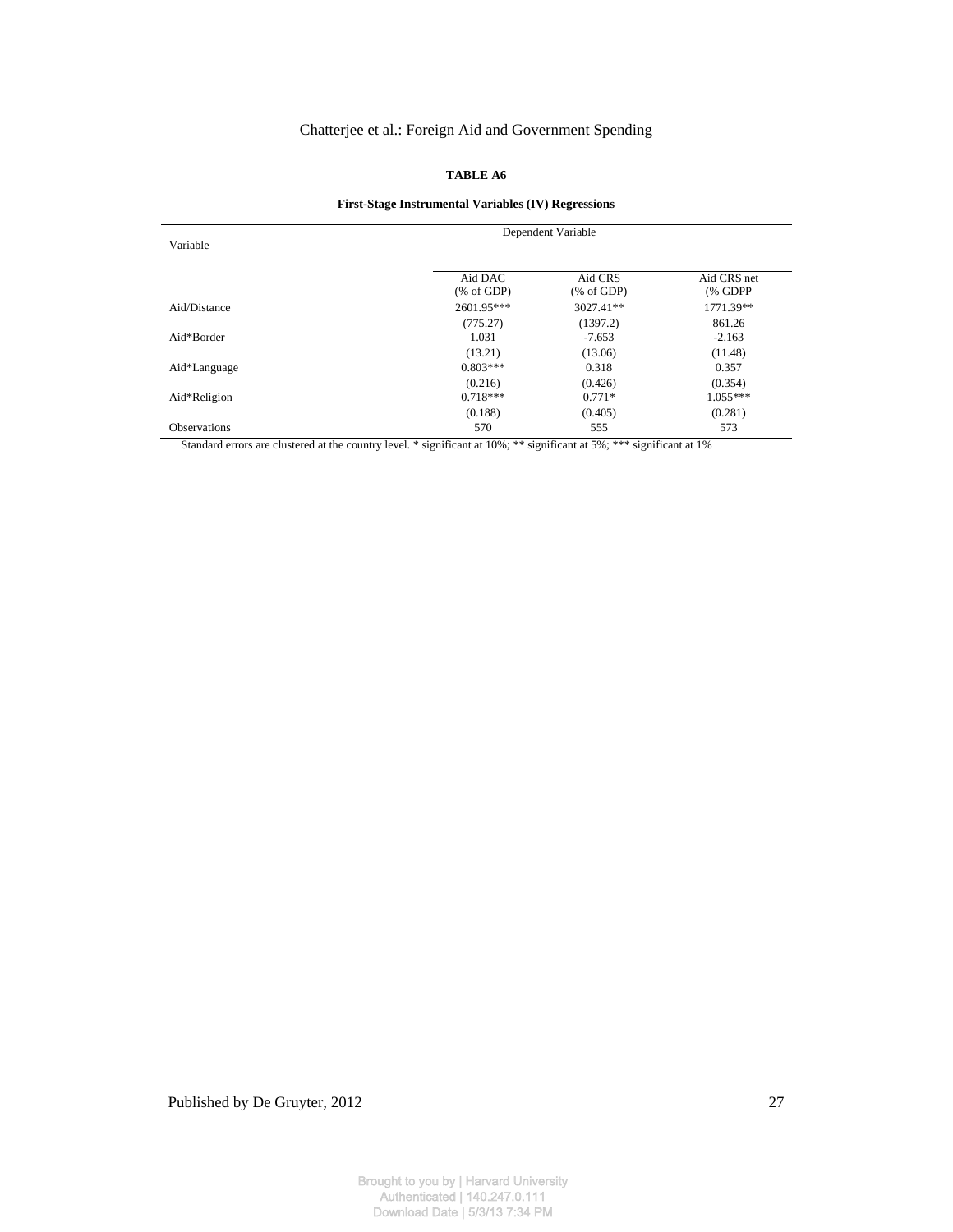| <b>AID CLASSIFICATIONS</b>                                                                              | <b>SOURCE</b>   |
|---------------------------------------------------------------------------------------------------------|-----------------|
| <b>TOTAL AID</b>                                                                                        |                 |
| <b>TOTAL AID CRS</b>                                                                                    | OECD DAC        |
| <b>TOTAL AID DAC</b>                                                                                    | <b>OECD CRS</b> |
| SOCIAL INFRASTRUCTURE AID                                                                               |                 |
| <b>I.SOCIAL INFRASTRUCTURE &amp; SERVICES</b><br>which includes the following categories:               | <b>OECD CRS</b> |
| I.1 Education, Total                                                                                    |                 |
| I.2 Health, Total                                                                                       |                 |
| I.3 Population Programmes                                                                               |                 |
| I.4 Water Supply & Sanitation                                                                           |                 |
| I.5 Government & Civil Society                                                                          |                 |
| I.6 Other Social Infrastructure & Services                                                              |                 |
| <b>INVESTMENT AID</b>                                                                                   |                 |
| <b>II.ECONOMIC INFRASTRUCTURE + III.PRODUCTION SECTORS</b><br>which includes the following categories:  | <b>OECD CRS</b> |
| II.1Transport & Storage                                                                                 |                 |
| II.2Communications                                                                                      |                 |
| II.3 Energy                                                                                             |                 |
| II.4 Banking & Financial Services                                                                       |                 |
| II.5 Business & Other Services                                                                          |                 |
| III.1 Agriculture - Forestry - Fishing, Total                                                           |                 |
| III.2 Industry - Mining - Construction, Total                                                           |                 |
| III.3 Trade Policy and Regulations                                                                      |                 |
| III.4 Tourism                                                                                           |                 |
| <b>NON-INVESTMENT AID</b>                                                                               |                 |
| TOTAL AID CRS - (INVESTMENT AID + SOCIAL INFRASTRUCTURE AID)<br>which includes the following categories | <b>OECD CRS</b> |
| IV. Multisector                                                                                         |                 |

## **TABLE A7. Aid Categories**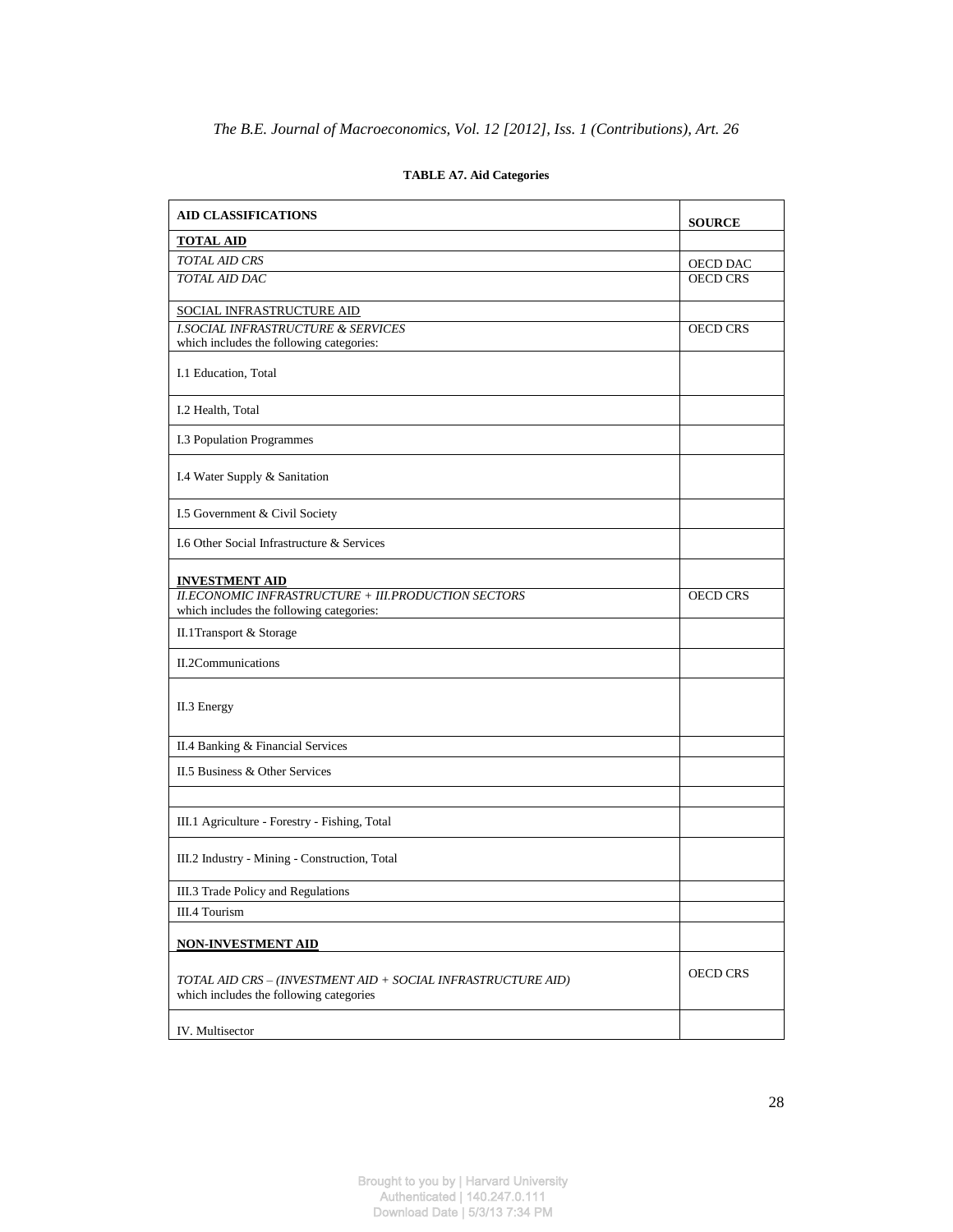| V. Commodity aid / general prog. ass.                                         |  |
|-------------------------------------------------------------------------------|--|
| VI. Action relating to debt <i>(not included in the "net" aid categories)</i> |  |
| VII. Emergency assistance and reconstruction                                  |  |
| VIII. Administrative costs of donors                                          |  |
| IX. Support to NGO's                                                          |  |
| X. Unallocated/unspecified                                                    |  |

| <b>TABLE A8. Government Expenditure Categories</b>                         |  |
|----------------------------------------------------------------------------|--|
| <b>SOURCE</b>                                                              |  |
|                                                                            |  |
| IMF, GDF.                                                                  |  |
|                                                                            |  |
| IMF. GDF.<br>IMF, GDF.<br>IMF, GDF.<br>IMF, GDF.<br>IMF, GDF.<br>IMF, GDF. |  |
|                                                                            |  |
| IMF, GDF.                                                                  |  |
|                                                                            |  |

#### NON-INVESTMENT EXPENDITURE

TOTAL EXPENDITURE – (INVESTMENT + SOCIAL INFRASTRUCTURE EXPENDITURE)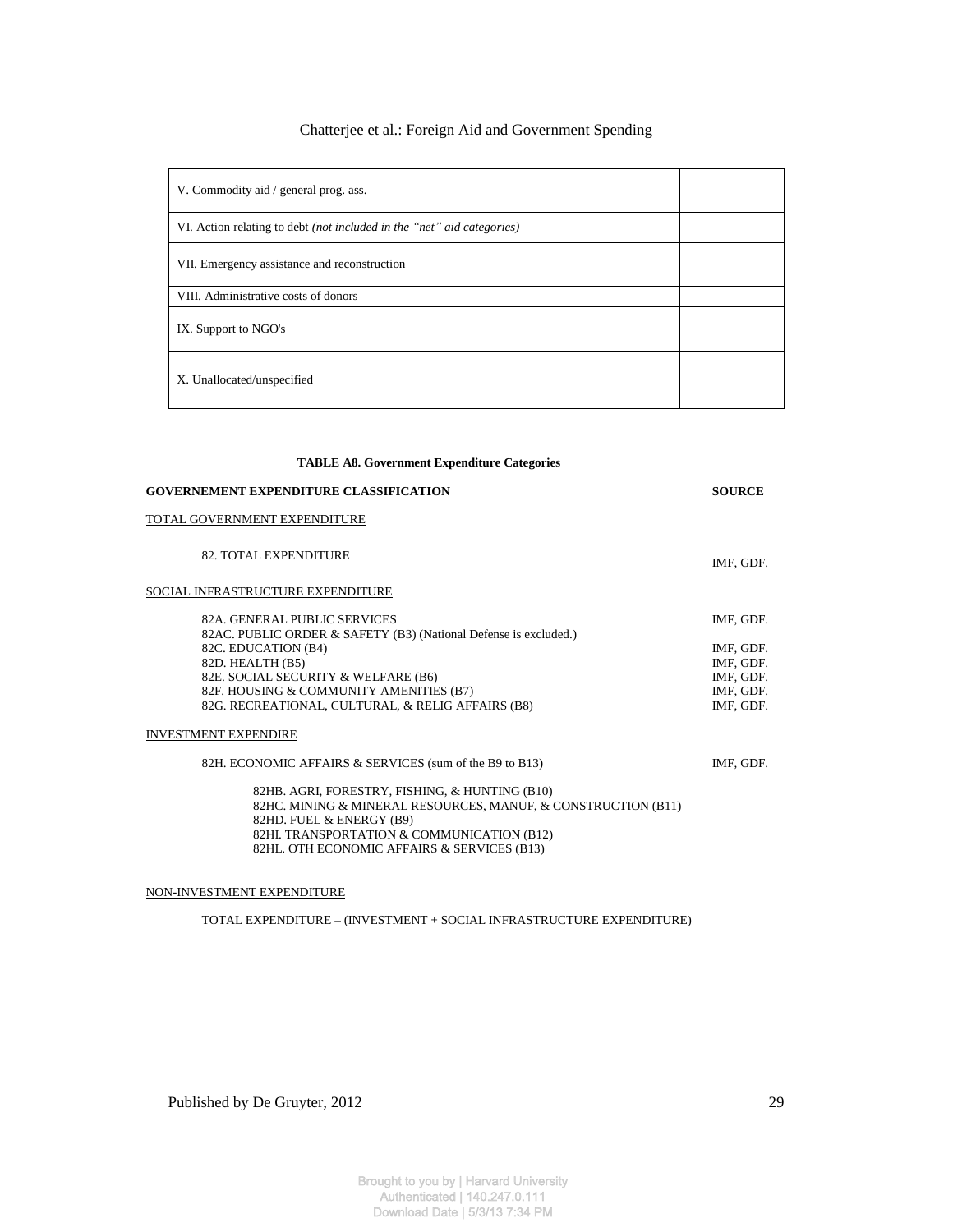#### **APPENDIX B**

 All data on ODA are collected by the OECD/DAC Secretariat from its 23 members, then checked and aggregated by the OECD/DAC Secretariat. The DAC Secretariat collects two sets of data:

 (i) Development Assistance Committee (DAC) Database: The DAC statistics provide comprehensive data on the volume, origin and types of aid and resource flows to over 180 aid-recipient countries. The data cover official development assistance (ODA), other official flows (OOF) and private funding (foreign direct investment, bank and non-bank flows) from members of the DAC, multilateral organizations and other donors. See *www.oecd.org/dac/stats/dac/guide* for further details.

 (ii) Creditor Reporting System (CRS) Database: The objective of the CRS Aid Activity database is to provide a set of readily available basic data that enables analysis on where aid goes, what purposes it serves and what policies it aims to implement, on a comparable basis for all DAC members. The Aid Activity data are used to analyze the sectoral and geographical breakdown of aid for selected years and donors or groups of donors. But the database also permits to consider specific policy issues (e.g. tying status of aid) and monitor donors' compliance with various international recommendations in the field of development co-operation. See *www.oecd.org/dac/stats/crs/guide* for further details.

The Net Official Development Assistance (ODA) data comprises grants or loans to developing countries and territories on the OECD/DAC list of aid recipients that are undertaken by the official sector with promotion of economic development and welfare as the main objective and at concessional financial terms. This definition is from Milliennium Development Goals Indicators webpage.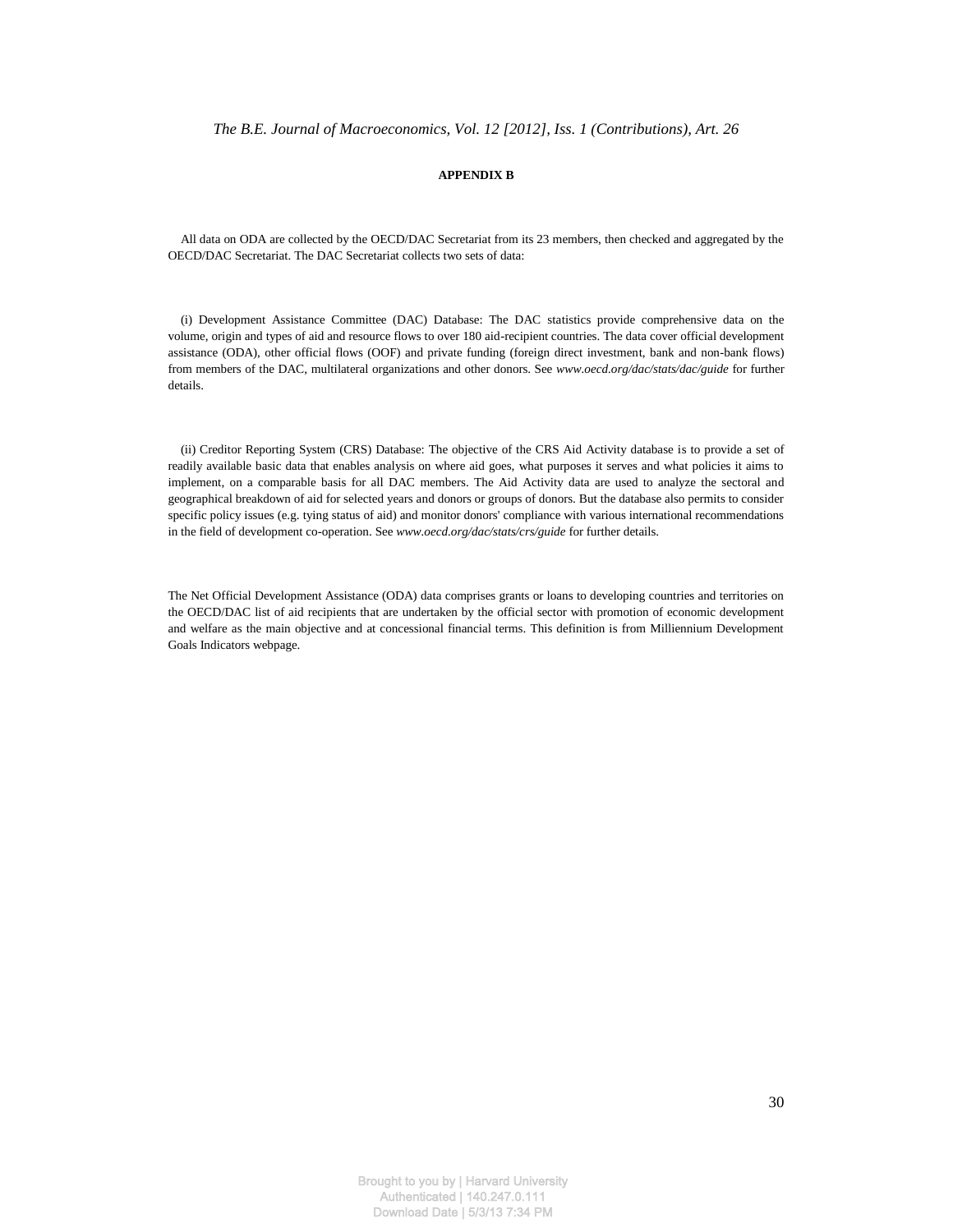## References

- [1] Adam, C. and S. O'Connell (1999), "Aid, taxation and development in sub-Saharan Africa." Economics & Politics 11, 225-253.
- [2] Agenor, P., N. Bayraktar and K. El Aynaoui  $(2008)$ , "Roads out of poverty? Assessing the links between aid, public investment, growth, and poverty reduction." Journal of Development Economics 86, 277-295.
- [3] Agenor, P. and J. Aizenman (2010), "Aid, volatility, and poverty traps." Journal of Development Economics 91, 1-7.
- [4] Alesina, A. and R. Wacziarg  $(1998)$ , "Openness, country size, and the government." Journal of Public Economics  $69(3)$ , pp.  $305-21$ .
- [5] Anderson, T. W. (1984), An Introduction to Multivariate Statistical Analysis. 2nd edn. New York: Wiley.
- [6] Annen, K. and S. Kosempel (2009), "Foreign aid, donor fragmentation, and economic growth." The B.E. Journal of Macroeconomics Vol. 9, Iss. 1(Contributions), Article 33.
- [7] Arellano, M. and S. Bond (1991), "Some tests of specification for panel data: Monte Carlo evidence and an application to employment equations." Review of Economic Studies 58, 277-297.
- [8] Barro, R. (1990), "Government spending in a simple model of endogenous growth." Journal of Political Economy 98, S103-S125.
- [9] Berg, A., S. Aiyar, M. Hussain, S. Roache, T. Mirzoev, and A. Mahone (2007), "The macroeconomics of scaling up aid: Lessons from recent experience." IMF Occassional Paper 253.
- [10] Berg, A., T. Mirzoev, R. Portillo, and L-F. Zanna (2010), "The short-run macroeconomics of aid inflows: understanding the interaction of fiscal and reserve policy." IMF Working Paper WP/10/65.
- [11] Blundel, R., and S. Bond (1998), "Initial conditions and moment restrictions in dynamic panel data models." Journal of Econometrics 87, 115-143.
- [12] Bond, S., A. Hoeffler and J. Temple (2001), "GMM Estimation of Empirical Growth Models," Economics Papers 2001-W21, Nuffield College, University of Oxford.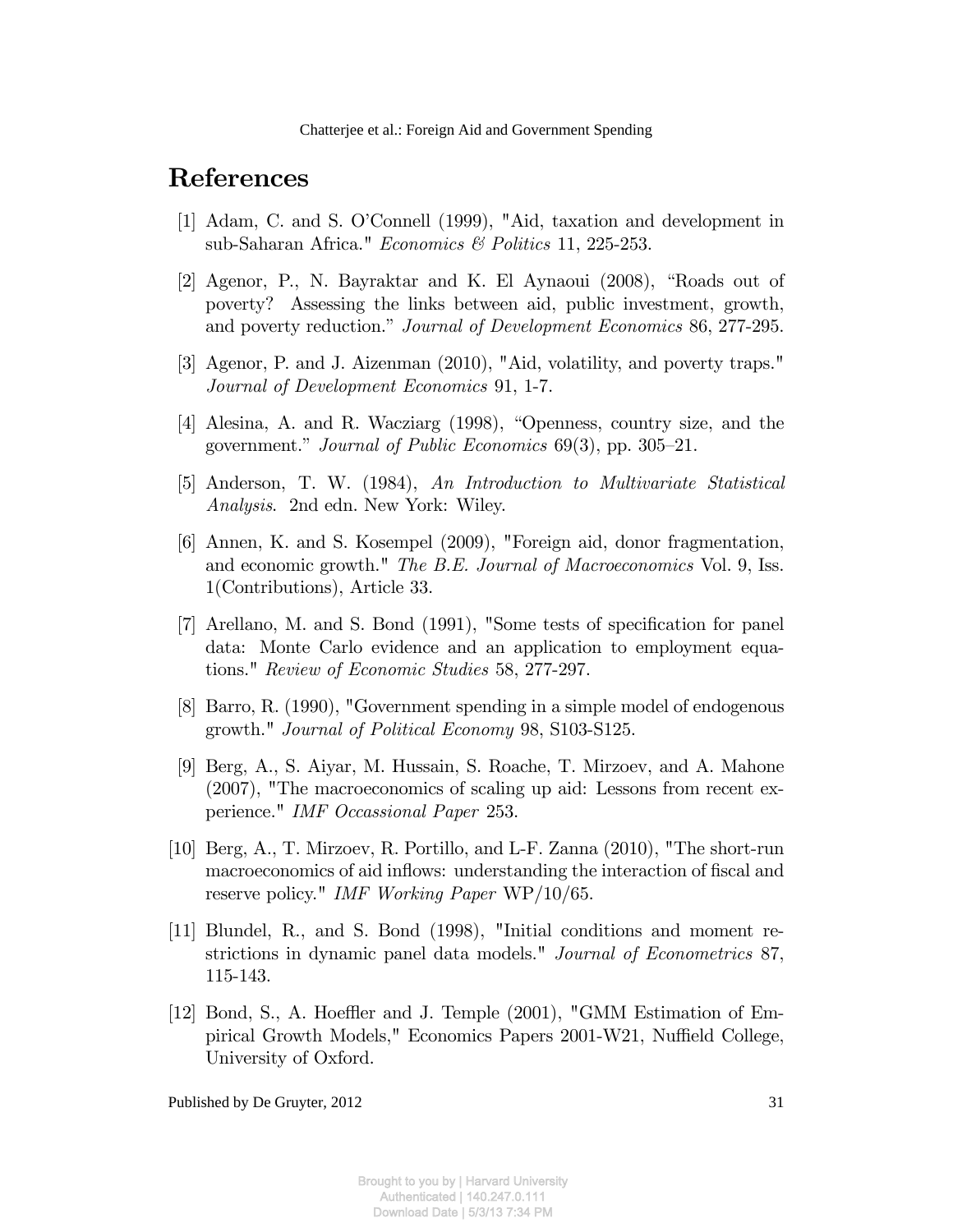- [13] Boone, P. (1996), "Politics and the effectiveness of foreign aid." *European* Economic Review 40, 289-329.
- [14] Buffie, E., S. O'Connell, and C. Adam (2010), "Fiscal Inertia, donor credibility, and the monetary management of aid surges." Journal of Development Economics 93, 287-298.
- [15] Burnside, C. and D. Dollar  $(2000)$ , "Aid, policies, and growth." American Economic Review 90, 847-868.
- [16] Chatterjee, S., G. Sakoulis, and S. Turnovsky (2003), "Unilateral capital transfers, public investment, and economic growth." European Economic Review 47, 1077-1103.
- [17] Chatterjee, S. and S. Turnovsky (2007), "Foreign aid and economic growth: the role of flexible labor supply." Journal of Development Economics 84, 507-533.
- [18] Chenery, H. and A. Strout  $(1966)$ , "Foreign assistance and economic development." American Economic Review 56, 679-733.
- [19] Clemens, M., S. Radelet, R. Bhavnani, and S. Bazzi (2011), "Counting chickens when they hatch: timing and the effects of aid on growth." Center for Global Development Working Paper 44.
- [20] Clements, B., S. Gupta, A. Pivovarsky, and E. Tiongson  $(2004)$ , "Foreign aid: grants versus loans." Finance and Development, 46-49.
- [21] Dalgaard, C. (2008), "Donor Policy Rules and Aid Effectiveness." Journal of Economic Dynamics and Control 32, 1895-1920.
- [22] Dalgaard, C. and H. Hansen  $(2001)$ , "On aid, growth, and good policies." Journal of Development Studies 37, 17-41.
- [23] Devarajan, S., V. Swaroop, and H. Zou (1996), "The composition of public expenditure and economic growth." Journal of Monetary Economics 37, 313-344.
- [24] Doucouliagos, H. and M. Paldam  $(2008)$ , "Aid effectiveness on growth: a meta study." European Journal of Political Economy 24, 1-24.
- [25] Doucouliagos, H. and M. Paldam  $(2011)$ , "The ineffectiveness of development aid on growth: an update." European Journal of Political Economy 27, 399-404.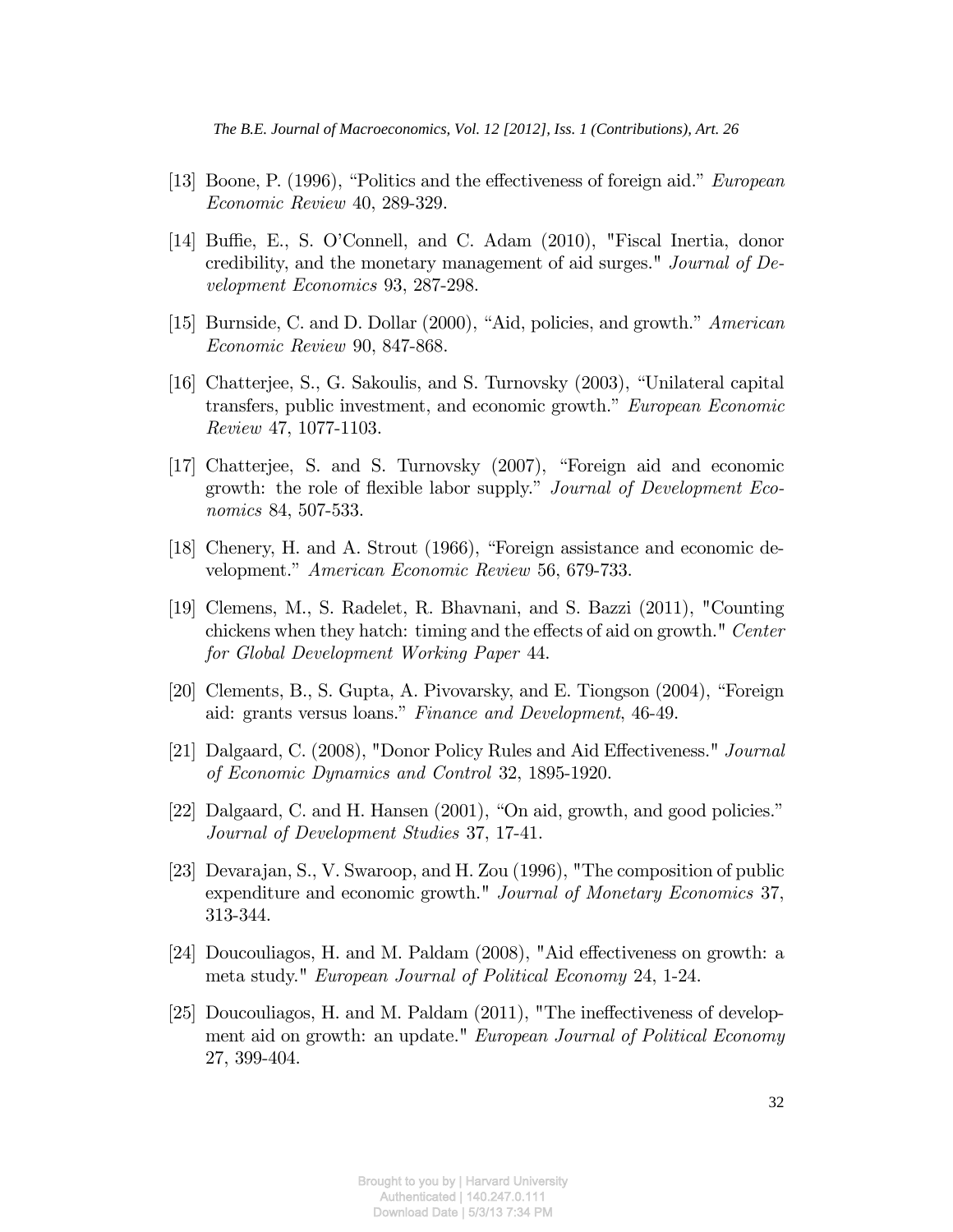- [26] Dreher, A., P. Nunnenkamp, and R. Thiele (2008), "Does aid for education educate children? Evidence from panel data." The World Bank Economic Review 22, 291-314.
- [27] Easterly, W.  $(1999)$ , "The ghost of financing gap: testing the growth model used in the international financial institutions." Journal of Development Economics 60, 423-438.
- [28] Easterly, W. (2003), "Can foreign aid buy growth?" *Journal of Economic* Perspectives 17, 23-48.
- [29] Feyzioglu, T., V. Swaroop, and M. Zhu  $(1998)$ , "A panel data analysis of the fungibility of foreign aid." The World Bank Economic Review 12, 29-58.
- [30] Gang, I. and H. Khan (1990), "Foreign aid, taxes, and public investment." Journal of Development Economics 34, 355-369.
- [31] Gupta, S., B. Clements, A. Pivovarsky, and E. Tiongson  $(2003)$ , "Foreign aid and revenue response: does the composition of aid matter?" IMF Working Paper 03-176.
- [32] Hansen, H. and F. Tarp (2000), "Aid effectiveness disputed." *Journal of* International Development 12, 375-398.
- [33] Harms P., and M. Lutz (2006), "Aid, governance and private foreign investment: Some puzzling findings for the 1990s." Economic Journal 116, 773-790.
- [34] Lahiri, S. and P. Raimondos-Moller (2004), "Donor strategy under the fungibility of foreign aid." *Economics & Politics* 16, 213-231.
- [35] McGillivray, M. and O. Morrissey (2001), "Fiscal effects of aid." WIDER Discussion paper 2001/61.
- [36] McGillivray, M., S. Feeny, N. Hermes, and R. Lensink (2006), "Controversies over the impact of development aid: it works; it doesnít; it can, but that depends..." Journal of International Development 18, 1031-1050.
- [37] Mosley, P., J. Hudson, and S. Horrell (1987), "Aid, the public sector and the market in less developed countries." Economic Journal 97, 616-641.